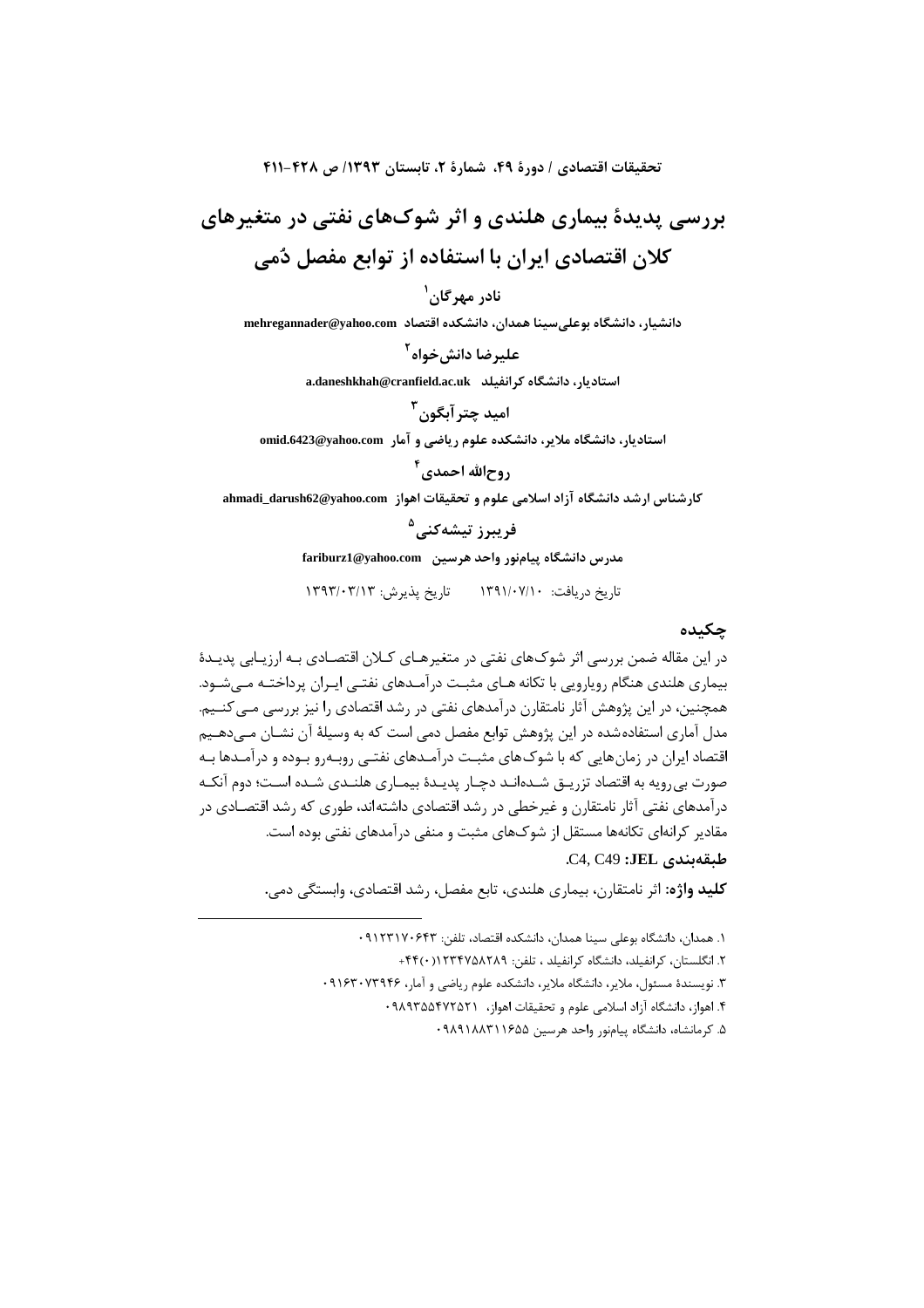#### ١. مقدمه

درآمدهای نفتی در کشورهای صـادر کننــدهٔ نفـت در افــزایش رونــق و رفــاه عمــومی ایــن کشورها نقش عمدهای دارند. ایران نیز از نظر منابع طبیعـی بـه ویـژه نفـت و گـاز یکـی از کشورهای غنی محسوب میشود، اما اقتصـاد ایـران بـه شـدت بـه درآمـدهـای حاصـل از صادرات نفتخام و گاز طبیعی متکی است. از آنجا که قیمت فروش نفت ممکــن اســت بــه صورت برون;ا تغییر کند، درآمدهای نفتی ایران نیز متغیر و نوسـانی اسـت. همچنـین، بـا توجه به اینکه بخش بسیاری از بودجهٔ عمومی دولت به درآمد ناشــی از فـروش و صــادرات نفتخام وابسته است، پس در صورت كاهش غيرمنتظرة درآمدهاي نفتي، بودجـهٔ عمــومي نیز دچار مشکل میشود و اگر از قبل سیاستهای اقتصادی مناسبی برای این امر طراحـی نشده باشد به بحران و بی تعادلی اقتصادی منجر می شود. از آنجا که بخش نفت نیـز عامـل مؤثر در رشد تولید و درآمد ملی است، رشد آن سـبب افـزایش تقاضـای کـل و در نتیجـه افزایش قیمت و سودآوری در بخش غیرمبادلهٔ اقتصاد و سرازپرشدن سرمایه و نیـروی کـار به سمت این بخش و در نتیجه قویترشدن آن در مقابل ضعیفترشدن بخش قابل مبادلـه شده است. این پدیده در اقتصاد به بیماری هلندی معـروف اسـت. <sup>۱</sup> وقتــی پدیــدهٔ بیمــاری هلندي در كشور صادركنندهٔ نفت رخ مي دهد سبب افزايش قابل ملاحظهٔ سهم بخش نفت در درآمد ملی نسبت به بخشهای غیرنفتی و کاهش صادرات غیرنفتی و افــزایش واردات و غیره میشود. دیویس (۱۹۹۵) معتقد است که در این شرایط افزایش در درآمد کل سـرانه ناشی از افزایش درآمدهای نفتی است. بنابراین، برای جلوگیری از بروز بحرانها و طراحـی سیاستهای مناسب اقتصادی به منظور حفظ تعادل و ثبات اقتصادی، بررسی چگونگی اثـر تغییرات درآمدهای نفتی در متغیرهای کلان اقتصادی بسـیار حـائز اهمیـتانـد؛ زیـرا بـا دانستن این موضوع و پیشبینیهـای صـحیح مـیتـوان اقتصـاد ملـی را بـرای مقابلـه بـا نوسانهای برون;ا در درآمدهای نفتی آماده کرد. با توجه به اینکه بـا اســتفاده از الگوهــای شناختهشدهٔ اقتصادسنجی مبتنی بر روابط خطی بین متغیرها در ایران پژوهشهای زیادی انجام شده؛ برخی مطالعات اثر نوسانات در آمدهای نفتی در رشد اقتصادی (که اصـلی تـرین

 $FT$ 

۱. البته بیماری هلندی تنها به بخش نفت و گاز محدود نمـیشـود، بلکـه بـه هـر انحرافـی در تـوازن نسـبی بـین بخشهای مبادلهای و غیرمبادلهای اقتصاد که ناشی از درآمدهای ارزی حاصل از فـروش منـابع طبیعـی (اعـم از مواد کانی و غیر کانی) باشد، اطلاق میشود.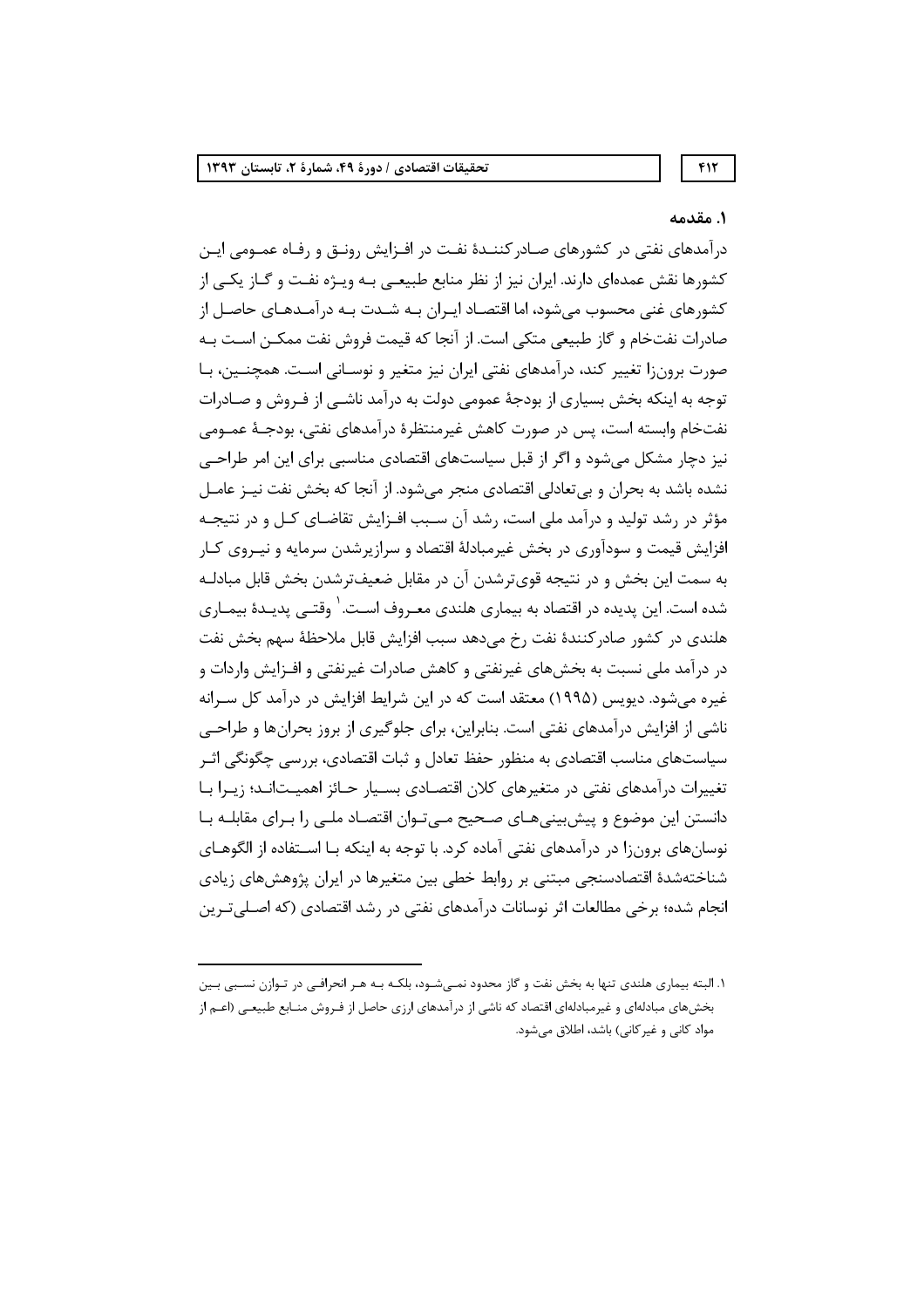متغیر کلان اقتصادی است) را غیرخطی برآورد کردهاند (مهرآرا و مکـی;پـری، ۱۳۸۸)، بـر آن شدیم که در این پژوهش رابطـهٔ بـین نوسـانات درآمـدهای نفتـی و متغیرهـای کـلان اقتصادی ,ا بـا اسـتفاده از الگــوی آمــاری توابــع مفصــل دُمــی ارزیــابی کنــیم. ایــن توابــع همبستگی بین متغیرها را در مقادیر کرانگین آنها بررسی می کنند و این توانـایی را دارنـد که دادهها را همان گونه که هستند به صورت غیرخطی تجزیه و تحلیل کنند.

٢. ادبيات موضوع و مروري پر تحقيقات انجامشده

یکے از مسـائلی کـه طـی چنـد دهـهٔ اخیـر کـانون توجـه اقتصـاددانان در کشـورهای توسعه یافته و در حال توسعه بوده است، بررسی آثار شوکهای نفتی در سـاختار اقتصـاد کلان و به ویژه تولید و رشد اقتصادی است. در حقیقت با وقوع شوکهـای مثبـت نفتـی در دههٔ ۱۹۷۰ و متعاقب آن بروز رکود در اقتصاد جهانی توجـه بسـیاری از محققـان بـه بررسی آثار شوکھای نفتے در سـاختار اقتصـاد کـلان معطـوف شـد. طـی ایـن دوران مطالعات بسیاری در خصوص اثر شوکهای مثبت نفتی در اقتصاد کلان و به طور خـاص در تولید و رشد اقتصادی در کشورهای توسعهپافته انجام شد. از جمله ایــن پــژوهش۵مـا میتوان به مطالعات پییرس و انزلر <sup>۱</sup> (۱۹۷۴)، راچـه و تـاتوم ۲ (۱۹۷۷)، مـورک و هـال ۳ (۱۹۸۰) و داربی ٔ (۱۹۸۲) و سایر محققان اشاره کرد. در اغلب این مطالعـات بــه رابطــهٔ منفی میان افزایش قیمت نفت و فعالیتهای اقتصادی تأکید شده است. طی دهــهٔ ۱۹۸۰ میلادی و با کاهش قیمت جهانی نفتخام انتظار بر آن بود کـه نـوعی رونـق در اقتصـاد جهانی به وجود آید، اما چنـین انتظـاری بـرآورده نشـد و بـه همـین علـت از آن زمـان اقتصاددانان به آثار نامتقارن شوکهای نفتی در ساختار اقتصاد کلان توجه کردند کـه در میان آنها می توان به پژوهش انجامشده از سوی صالحی|صفهانی و دیگـران (۲۰۱۳) در خصوص اقتصاد ايران اشاره كرد.

## ١.٢. بيماري هلندي

بر اساس نظریهٔ دیویس (۱۹۹۵) بیماری هلندی در بسـیاری از کشــورهای سرشــار از منــابع طبیعی به ویژه نفت و گـاز عمـدتاً ناشـی از ناکارآمـدی واکـنش۵هـای دولـت بـه بـی ثبـاتی

4. Darby

 $F1T$ 

<sup>1.</sup> Pierce and Enzler

<sup>2.</sup> Rasche and Tatom 3. Mork and Hall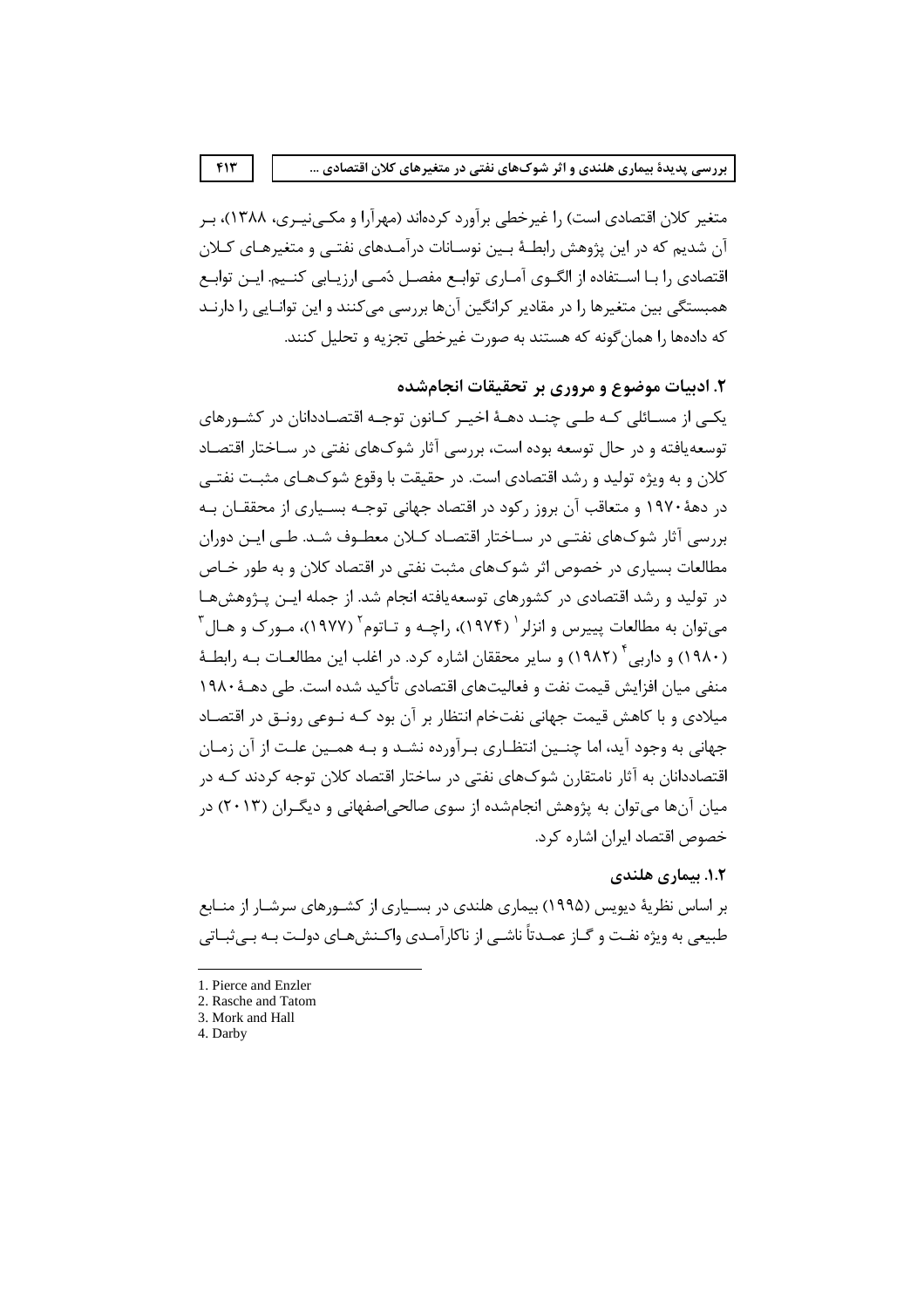درآمدهای صادراتی ناشی از فروش ثروت ملی اسـت. وارد شـدن درآمـدهای ارزی حاصـل از صادرات منابع طبیعی به خصوص نفت به اقتصـاد، موجـب افــزایش تقاضـای کــل در هــر دو بخش مبادلهای (شامل صادرات غیرنفتی و تولیدات جایگزین واردات) و غیرمبادلهای (عمـدتاً شامل خدمات و مسکن) اقتصاد می شود. از آنجا کـه سـطح قیمـت محصـولات مبادلـهای بـا توجه به ثبات قيمت جهاني آنها ثابـت اسـت، ايـن افـزايش تقاضـا در بخـش غيرمبادلـهاي افزایش نسبی قیمت محصولات غیرمبادلهای نسبت به مبادلهای را همراه خواهد داشــت و در نتیجه فرایند تولید و سرمایهگذاری از بخش مبادلهای به غیرمبادلهای تخصـیص مـیLیابـد. از این رو افزایش درآمدهای نفتی و تقویت پــول ملــی از طریــق ورود بــیش از انــدازهٔ کالاهــای مصرفی وارداتی، دامن;دن به سرمایه گذاریهای کمبازده و غیرمولد و گســترش فعالیــتهـای رانتجویانه می تواند در بلندمدت کارایی و رشد اقتصادی کشور را کاهش دهد.

اثر بیماری هلندی به تضعیف بخش صنعت و کشاورزی منجر می شود، زیرا تضعیف نرخ ارز واقعی و تقویت یا افزایش ارزش پول رایج داخلی موجب مــیشــود کــه اولاً ایــن بخشها با از دست دادن قدرت رقابت خود در بازارهای بین|لمللـی بـا کــاهش صــادرات روبهرو شوند، ثانیاً سهم بازاریشان در بازارهای داخلی را به نفع کالاهای وارداتی مشـابه که در این شرایط (تقویت ارزش پول ملی و کاهش نرخ ارز واقعـی) ارزانترنـد، از دسـت مے،دهند (گیلفیسون '، ۲۰۰۱). ایـن پدیـده بـرای ایـران از طریـق بررسـی نسـبت کـل صادرات به تولید ناخالص داخلی کاملاً مشهود است (مـرادی،۱۳۸۸). بنــابراین، یکــی از فاکتورهای بررسی بیماری هلندی بررسی نوع و اندازهٔ وابستگی سبد صادرات کشـور بـه درآمدهای نفتی است. فاکتور دوم بررسی نحوهٔ وابستگی سـرمایهگـذاری بـه درآمـدهای نفتی است. برای نمونه هنگامی که درآمدهای نفتی افـزایش مـییابـد دولـت دسـت بـه سرمایه گذاریهای عظیمی در بخشهای عمرانی میزند، بنابراین همزمان بـا تکانـههـای مثبت درآمدهای نفتی سرمایهگذاری دولتی و عمومی نیز افزایش می یابد. ایـن در حـالی است که اگر در آمدهای نفتی با شـوکـهـای منفـی مواجـه شـوند بـه علـت چسـبندگی هزینههای جاری، دولت مجبور است برای جبــران کــاهش درآمــدهای نفتــی در بودجــهٔ سالانهٔ خود سرمایه گذاری را کاهش دهد (مرادی،۱۳۸۸)، بنابراین در صورت بے تقـارنی درآمدهای نفتی با سرمایهگذاری می توان آن را از آثار بیماری هلندی دانست.

1. Gylfason

 $f$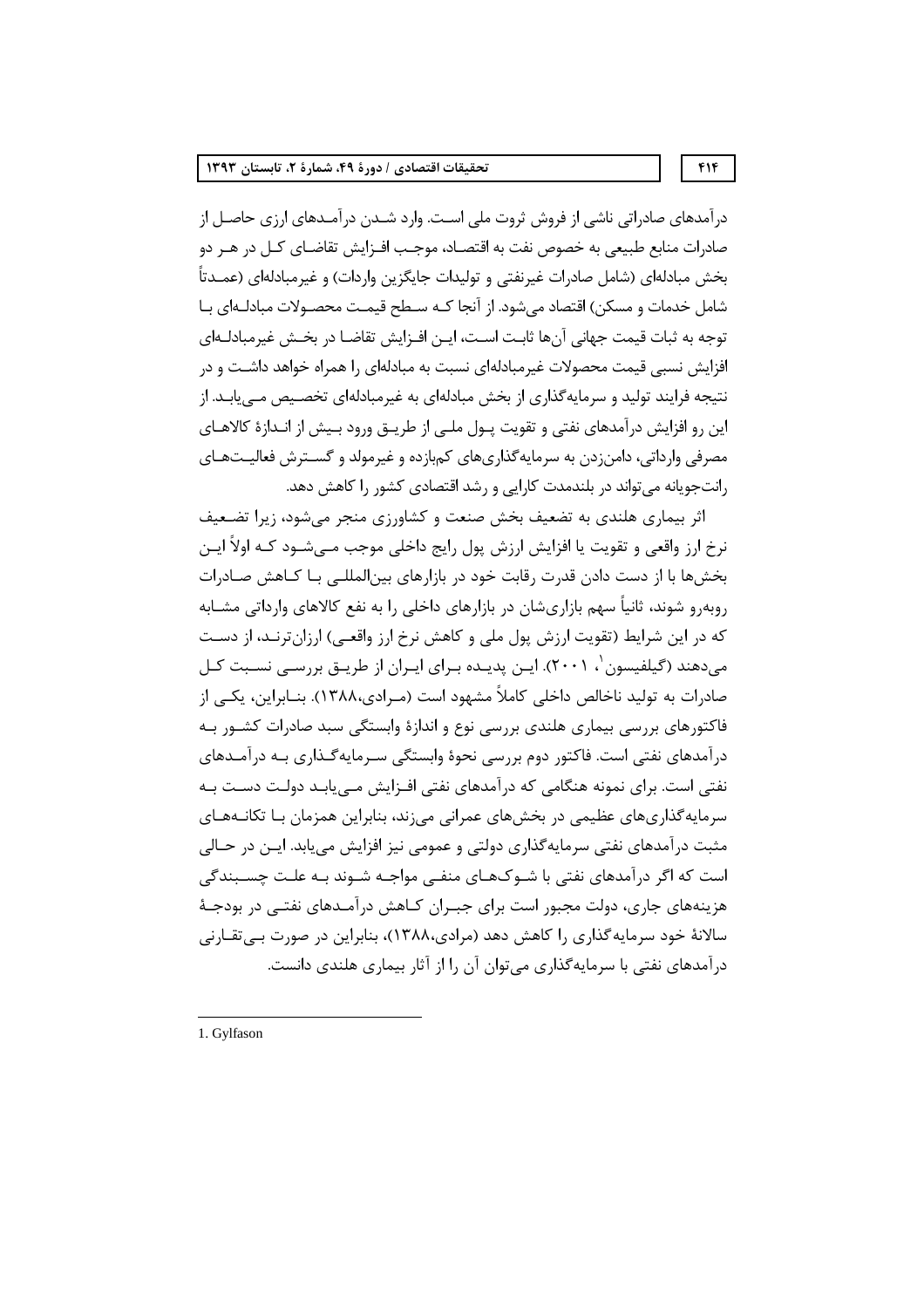۲.۲. در آمدهای نفتی و رشد اقتصادی

مسئلهٔ مهم دیگر نحوهٔ تخصیص درآمدهای دولت و ترکیب هزینههـای آن بـه ویـژه نحـوهٔ هزینه کرد درآمدهای اضافی در دورههای افزایش قیمت نفت است. به طور کلی هزینههـای دولت شامل هزینههای جاری، عمرانی و سرمایهگذاری است. همانطور که دولین و لـوین ٰ (۲۰۰۴)، به طور ضمنی مطرح می کنند، افزایش ملایم در آمـدهای نفتـی (قبـل از عبـور از سطح آستانه)، به طور عمده به هزینههای عمرانی زیربنایی، سـرمایهگـذاری و تـأمین نیـاز مالی بنگاههای تولید داخلی اختصاص می بابد که به لحاظ نظری رشد تولید ملی را موجب می شود. این در حالی است که افزایش بیش از حد درآمـدهای دولتـی (از محـل صـادرات نفتي) احتمالاً صرف افزايش هزينههاي مصرفي، حقوق و دستمزدها، يرداختهـاي انتقـالي و پارانهها به شیوهای غیرمؤثر می شود. این امر مــی توانــد تعهــدات دایمــی و پایــداری را در آینده بر جای گذارد و رشد اقتصادی ,ا کاهش دهد.

# ۳.۲. در آمدهای نفتی و سرمایه گذاری

افزایش درآمدهای نفتی می تواند بـا افـزایش سـرمایهگـذاری دولـت در زیرسـاختهـای اقتصادی، افزایش واردات کالاهای سرمایهای و واسطهای و ورود تکنولوژیهای جدیـد از خارج، در رشد اقتصادی آثار مثبتی داشته باشد. دامنهٔ آثار مثبت سـرمایهگـذاریهـای اضافی با افزایش شدت تکانههای مثبت نفتی محدود می شـود؛ زیـرا از یـکسـو اقتصـاد ظرفیتهای کافی برای جذب سرمایهگذاریهای اضافی را نخواهد داشت و با افزایش های بزرگ در درآمدهای نفتی تخصیص منابع مالی در بخش دولتی دچـار اخــتلال بیشــتری می شود و سرمایه گذاریهای کمبازده و پروژههای نیمه تمام گســترش خواهــد یافــت. در نتیجه پیامدهای مثبت این گونه سرمایه گذاریها در رشد اقتصادی، بـه علـت ناکارآمـدی آنها به نحو چشم گیری کاهش مے پابـد. از سـوی دیگـر، بـا افـزایش واردات کالاهـای مصرفی، قدرت رقابتپذیری تولیدات داخلی و بازدهی نسبی سرمایهگذاریهـای بخـش خصوصی کاهش مـیابـد و در نتيجـه فعـالان بخـش خصوصـی انگيـزهٔ کمتـری بـرای سرمایهگذای در بخش تولیدات قابل مبادله خواهند داشت. این امر میتوانـد آثـار منفـی در رشد اقتصادی بر جای گذارد (مهرآرا و مکی نیری، ۱۳۸۸).

<sup>1.</sup> Devlin and Lewin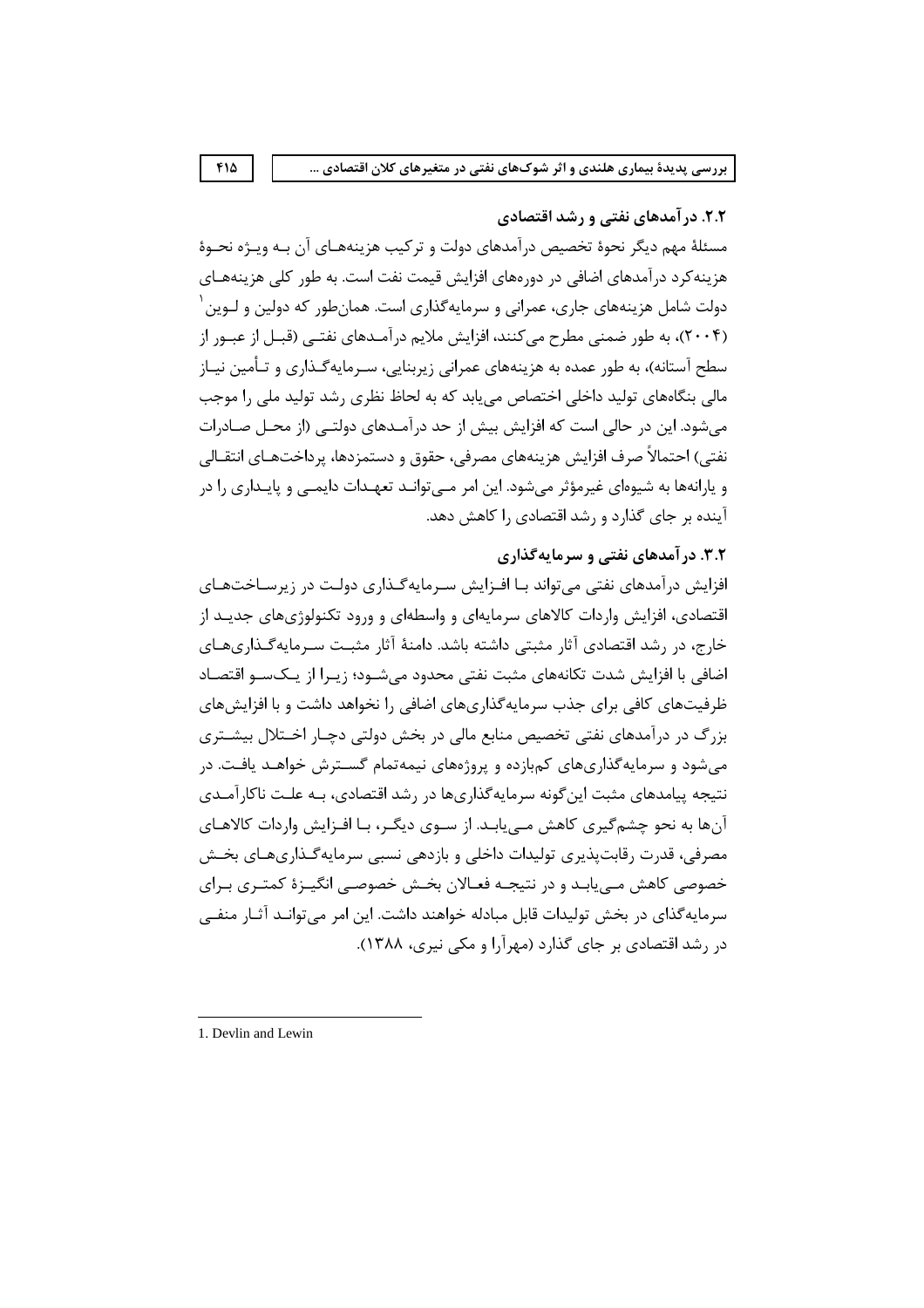#### ۴.۲. مروری بر مطالعات انجامشده

در بيشتر مطالعات انجامشده عمدتاً اثر افزايش قيمت نفت در توليد ناخــالص داخلــي يــا شاخصهای کلان اقتصادی بررسی شده است، اما در خصـوص تـأثیر صـادرات نفتــی در ساختار کلی اقتصاد یا اثر آن در متغیرهای کلان اقتصادی به طـور آشـکار بررسـی،هـای جدی انجام نگرفته است. لذا در ادامه سعی بر آن است که مطالعات مورد بحـث در ایـن موضوع را بررسی کنیم. سرزعیم (۱۳۸۱) در مطالعهٔ خود به بررسی آثار نوسانات قیمت نفتخام در متغیرهای اقتصادی پرداخت. نتایج مطالعات وی نشان داد که واکنش متغیر تولید ناخالص داخلی به تکانههای مثبت و منفی نامتقارن بوده و تورمزایی سیاستهـای یولی در تکانههای منفی بیش از تکانههای مثبت است.

دلاوري و ديگران (١٣٨٧) در مطالعهٔ خود با استفاده از روش همگرايي نامتقارن طي دورهٔ ۱۳۶۸– ۱۳۸۸ به بررسی اثر نوسانات قیمت نفت در رشد اقتصادی ایران پرداختند. نتایج بررسی آنها نشان می۵هد که اثر منفی کاهش قیمت نفت در رشد اقتصادی ایران بزرگ تر از اثر مثبت افزایش قیمت نفت است. بدین معنا که کاهش قیمـت نفـت تولیـد ناخالص داخلی ایران را بیشتر کاهش میدهد، اما بهرغم وابستگی کشــور بــه درآمــدهای نفتی، هنگام افزایش قیمت نفت، رشد اقتصادی به میزان چشمگیری افزایش نمــییابــد. مهرآرا (۲۰۰۸) در مطالعهٔ خود رابطهٔ نامتقارن میان درآمدهای نفتـی و رشـد اقتصـادی کشورهای صادرکنندهٔ نفت را بررسـی کـرد. نتـایج بررسـی وی بیـانگر آن اسـت کـه در کشورهای صادرکنندهٔ نفت (که ساختار اقتصادی آنهـا بـه درآمـدهای نفتـی وابســتگی بسیاری دارد) شوکهای درآمدهای نفتی آثـار نامتقـارن یـا غیرخطـی در تولیـد دارنـد. هادیان و پارسا (۱۳۸۵)، بـه بررسـی تـأثیر نوسـانات قیمـت نفـت در رونـد تعـدادی از متغيرهاي كلان اقتصادي، مانند توليد ناخالص داخلي، سطح عمومي قيمـتهـا و سـطح اشتغال برای دورهٔ زمانی ۱۳۴۰- ۱۳۸۴ در ایران پرداختهانـد. یافتـههـای آمـاری آنهـا نشان میدهند که تکانههای قیمتی نفت یکی از منابع اصلی نوسـانات متغیرهـای کـلان اقتصادی در ایران است؛ به طوری که ٢٠ درصد از نوسانات تولید ناخالص داخلی، ٣٠ درصد از نوسانات میزان بیکاری و ۶۰ درصد از نوسانات سطح عمومی قیمتهـا ناشــی از نوسانات قيمت نفت است.

یاسبان (۱۳۸۳) با استفاده از تحلیلهای رگرسیونی و آمارهای سری زمانی ۱۳۵۰ تا ۱۳۷۹ به بررسی تأثیر قیمت نفت در تولید بخش کشاورزی در ایران مـیپـردازد. نتـایج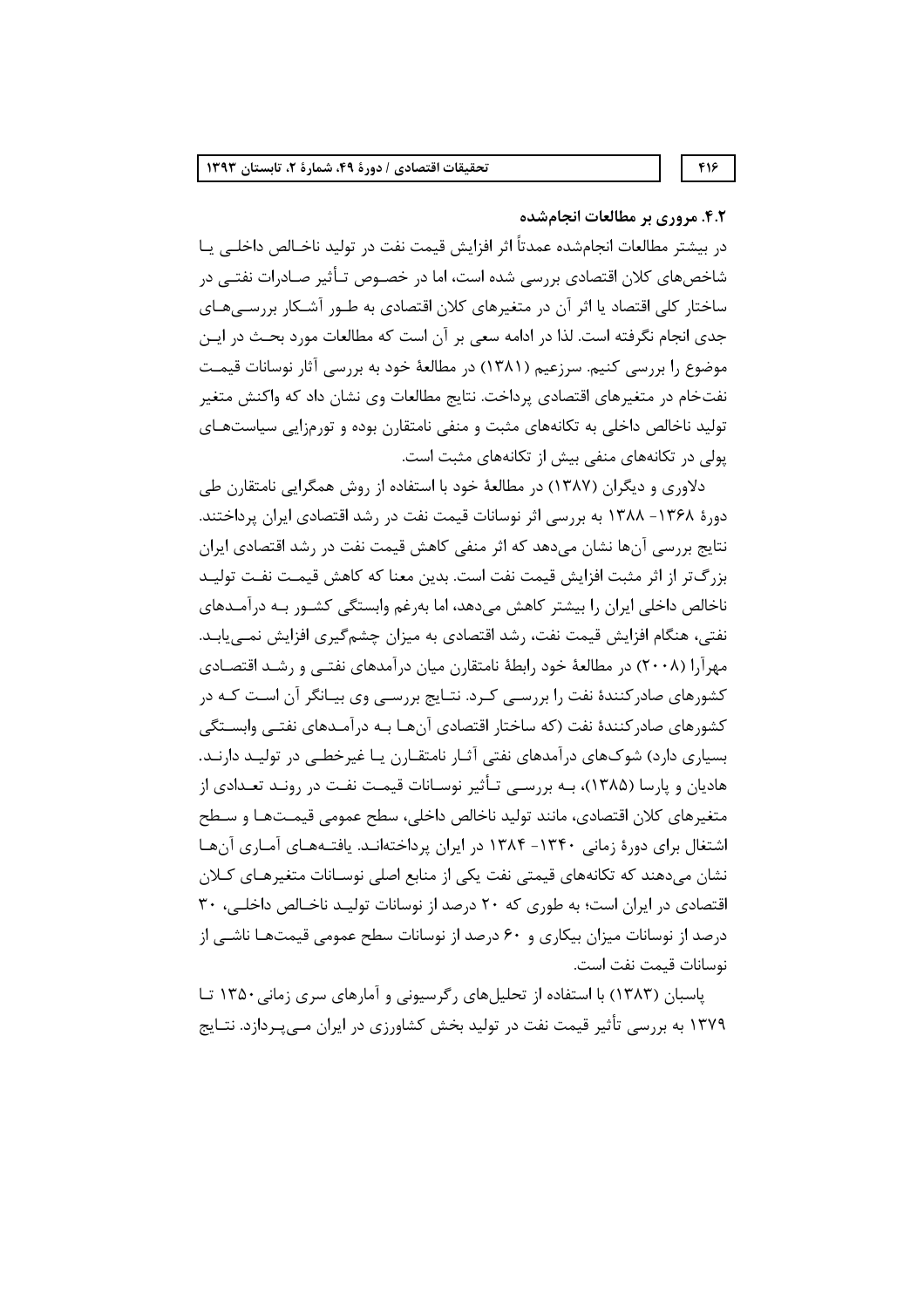مطالعهٔ وی این فرضیه را که «در اثر رونق درآمدهای نفتی، تولید در بخشهای سـنتی و کشاورزی کاهش می یابد» به اثبات می رساند. از سـوی دیگـر، نتـایج ایـن مقالـه نشـان می دهد که اثر شوک مثبت نفتی در ارزش افزودهٔ بخش کشـاورزی، طـی زمـان کـاهش مے پابد و از بین مے رود.

از جمله مطالعات خارجی می توان به مطالعـهٔ بالـک و دیگـران (۲۰۰۲) در خصـوص اقتصاد ایالات متحده، کونادو و گراسیا` (۲۰۰۳) در خصوص کشــورهای اروپــایی، خــادم وطنی<sup>۲</sup> (۲۰۰۵) برای اقتصاد کانادا، مطالعهٔ گو و کلیسن<sup>۳</sup> (۲۰۰۵) در خصـوص اقتصـاد ایالات متحده، هانگ و ولر (۲۰۰۵) در خصوص اقتصاد کشورهای امریکا، کانـادا و ژاپــن اشارہ کرد. نتایح همهٔ مطالعات تأکید مے کنند شوکھای نفتے ِ آثار نامتقارنی در تولیـد و رشد اقتصادی کشورهای مورد مطالعه (که عمدتاً واردکنندهٔ نفت هستند) دارند.

# ٣. معرفي دادهها و الگو

# ١.٣. معرفي دادهها

دادههای این پژوهش از سـایت مرکـز آمـار و بانـک مرکـزی جمهـوری اسـلامی ایـران گردآوری و نسبت به تغییرات فصول مختلف سال تعدیل (ایستا) شدهاند. همچنین، ایـن دادهها (دادههای فصلی)، مربوط بـه بـازهٔ زمـانی ۱۳۶۹-۱۳۸۸ هسـتند و بـه صـورت دادههای سرانه در نظر گرفته شدهاند.

از آنجا که یکی از اهداف اصلی این پژوهش بررسـی پدیــدهٔ بیمــار هلنــدی بــه روش مخارجی (هزینهای) است، متغیرهای استفادهشده در این مقاله عبـارتانـد از: دادههـای فصلی، رشد اقتصادی، مصرف کل، صادرات غیرنفتی، تورم، سرمایه گـذاری و درآمـدهای نفتی که از مقادیر صادرات نفتی بهمنزلهٔ شاخص جایگزین آن استفاده شده است.

### ٢.٣. معرفي الگوها

همانطور که میدانیم با پیشرفت روزافزون روشهای تجزیه و تحلیل در علم آمار مسـائلی که با روشهای آماری نوین انجام می گیرند نیز بهبـود مــی یابنــد، لـذا روشهـای تجزیــه و تحلیل مسائل اقتصادی نیز نباید از این قاعده مستثنی باشند. از آنجا که روش های کنــونی

<sup>1.</sup> Cunado and Grasia

<sup>2.</sup> Khadem Vatani

<sup>3.</sup> Guo and Klisen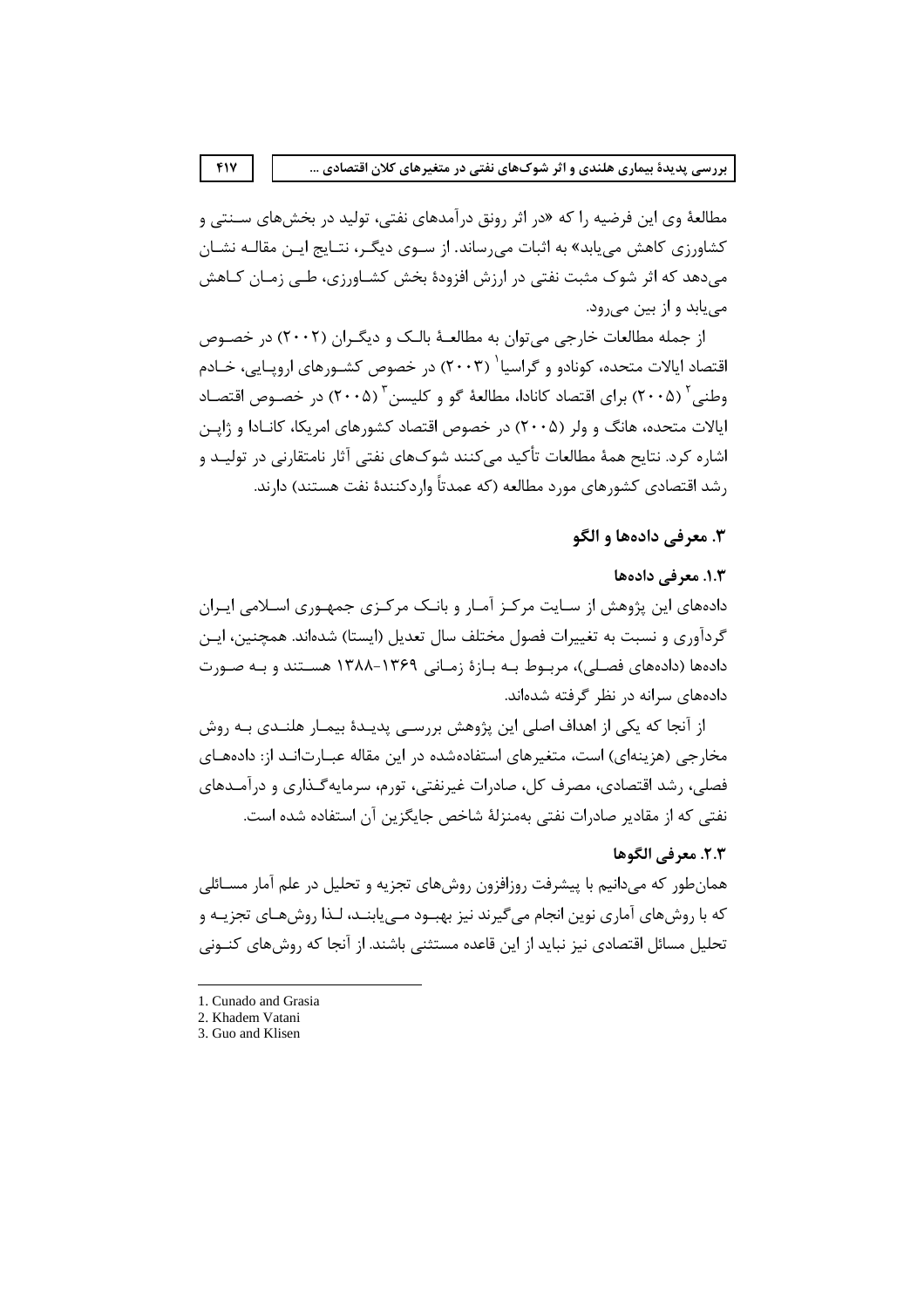اقتصادسنجي ضمن تحميل يكسري ييشفرضها بر روابط بـين متغيرهـا بيشـتر تـلاش می کنند روابط بین متغیرهای اقتصادی را در قالب رابطهٔ خطی تعیین و بررسـی کننــد بـر آن شدیم در بررسی روابط متقابل متغیرهای کلان اقتصادی ایران در برخـورد بـا تغییـرات درآمدهای نفتی از یک روش جدید استفاده کنیم. نظر به اینکه توابـع مفصـل روابـط بـین متغیرها را همان گونه که هستند بیان می کنند روش استفادهشده در این پـژوهش اسـتفاده از توابع مفصل و خصوصاً تابع مفصل دمــی اسـت. کولـت و نینــگ'(۲۰۰۹) بـرای تحلبــل متغیرهای کلان اقتصادی امریکا از توابع مفصل استفاده کردند.

# تابع مفصا آ

توابع مفصل برای اولین بار از سوی اسکلار ۱۹۵۹٬<sup>۳</sup> در قضیهٔ مربوط به توابعی که توزیــعهــای یکمتغیره را به توزیع چندمتغیرهٔ آنها پیوند میدهد مطرح شده است. بـه عبـارت دیگـر تـابع مفصل، تابع توزيع تجمعي چندمتغيره است كه توزيعهاي حاشيهاي آن به طور يكنواخـت روي فاصلهٔ [۱٫۰] توزیع شدهاند. اکنون قضیهٔ اسکلار را در حالت دومتغیره بیان می کنیم.

#### قضية اسكلار

 $x, y$  فرض کنید  $F_{XY}$  تابع توزیع توأم با حاشیههای  $F_{Y}$  و  $F_{Y}$  باشد، در این صورت برای هـر نایع مفصل  $\Gamma$  وجود دارد به طوری که  $\Gamma_{\rm X,Y}({\rm x},{\rm y}) = {\rm C}\big({\rm F}_{\rm X}({\rm x}), {\rm F}_{\rm Y}({\rm y})\big)$  در  $R$  تابع مفصل  $S$ 

با توجه به قضيهٔ اسكلار تابع مفصل اين امكان را فراهم مي كند كه توزيـع حاشـيهاي و ساختار وابستگی را برای یک متغیر تصادفی چندمتغیره مدل بندی کنیم. علاوه بـر آن خاصیت مهم دیگر تابع مفصل این است که اجازهٔ مدل بندی وابستگی بین متغیرها را در مقادیر کرانگین و به عبارتی وابستگی دمی آنها میدهد.

# تعريف تابع مفصل دُمي<sup>۴</sup>

گاهی اوقات علاقهمندیم وابستگی موضعی<sup>۵</sup> (مکانی) بین متغیرها را بررســی کنــیم، ایــن امر در دادههای مالی و اقتصادی از اهمیت ویژهای برخوردار است. در این حالت نــوعی از وابستگی که به وابستگی دُمی یا دنبالهای معروف است را اسـتفاده مــی کنــیم. مفــاهیم

- 2. copula function
- 3. Sklar
- 4 Tail dependency function
- 5. Local

 $F1\Lambda$ 

<sup>1.</sup> Kolt & Ning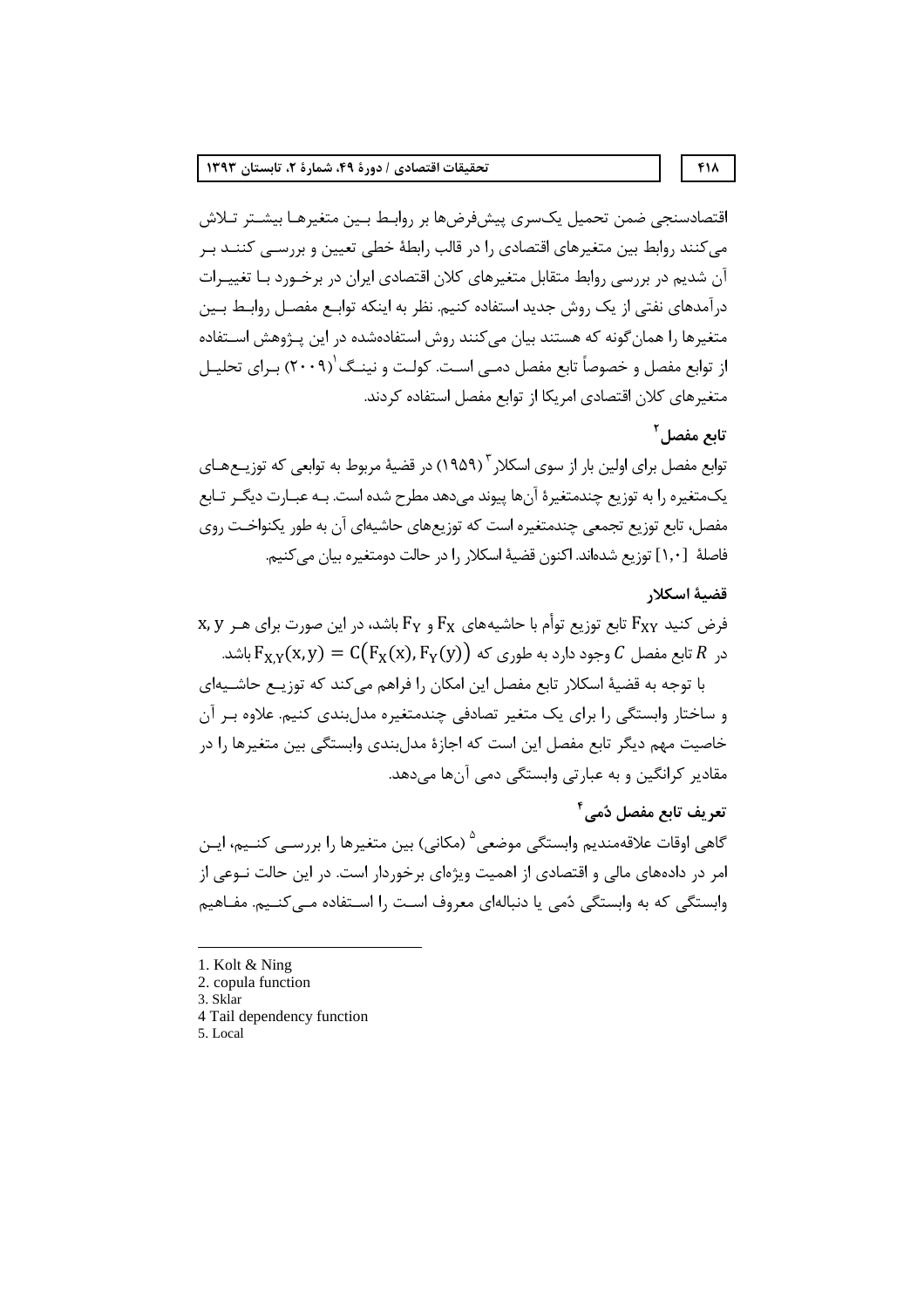مربوط به وابستگی دمی در توزیعهای توأم برای مقادیر فرین (حـدی) بیـان مـیشـوند. وابستگی دمی، رابطهٔ وابستگی بین مقادیر بزرگ (کوچک) از یک متغیر با مقادیر بـزرگ (کوچک) از متغیر دیگر را توصیف می کند که با عنوان وابستگی دمـی بـالایی (پـایینی) تعریف می شود. نینگ و ویرجانتو (۲۰۰۹) برای تحلیل ساختار بازار سهام شـرق آسـیا از تابع مفصل دمی و نینگ (۲۰۱۰) به منظور تحلیل ساختار وابستگی بازار سهام و نرخ ارز در ایلات متحده امریکا استفاده کردند.

وابستکی دمی بالایی و پایینی  
فرض کنید X و Y دو متغیر تصادفی پیوسته با توزیحهای حاشیهای 
$$
F_X
$$
 و  $F_Y$  باش ند  
ضرایب وابستگی دمی بالایی و پایینی به ترتیب به صورت:  

$$
\lambda_u = \lim_{u \to \Gamma} P(Y \ge F_Y^{(-)}(u) | X \ge F_X^{-1}(u)) = \lim_{u \to \Gamma} \frac{1 - \Upsilon u + C(u, u; \theta)}{1 - u}
$$
 (1)

$$
\lambda_1 = \lim_{u \to \cdot^+} P(Y \ge F_Y^{(-1)}(u) \mid X \ge F_X^{-1}(u)) = \lim_{u \to \cdot^+} \frac{C(u, u; \theta)}{u}
$$
(1)

 $\sigma$ تعریف می شوند (در روابط بالا  $\theta$  پارامتر تابع مفصل است).  $\lambda_{\rm u}$   $=$   $\lambda_{\rm u}$  - در روابط بالا اگر  $\lambda_{\rm u} \in (0,1)$  ، آنگاه  $X$  و Y وابستگی دمی بالایی دارند و اگـر  $Y$ انگـاه X وY وابسـتگی دمـی بـالایی ندارنـد. همچنـین، اگـر  $\lambda_1 \in (\cdot, \cdot)$ ، آنگـاه X و Y وابستگی دمی پایینی دارند و اگر  $\lambda_1 = \lambda_1 = \lambda_2$  آنگاه X وY وابستگی دمی پایینی ندارند.

## توابع مفصل دومتغیره

توابع مفصل دومتغیره (دوبعدی) ساختار اصلی الگوی تحلیلی- تفسیری این پـژوهش را تشکیل میدهند. بنابراین، در این بخش بعضی از توابع مفصل دومتغیرهٔ مهـم را کـه بـه آنها نياز است، معرفي و برخي از خصوصيات آنها را تشريح ميكنيم. <mark>تابع مفصل گوسی</mark>: سونگ<sup>'</sup> (۲۰۰۰) تابع توزیع خانوادهٔ تـابع مفصـل نرمـال را بـه صورت زیر بیان کرد:

$$
C^{Ga}(u, v; \rho) = \phi_0(\phi^{-1}(u), \phi^{-1}(v))
$$
\n<sup>(T)</sup>

1. Song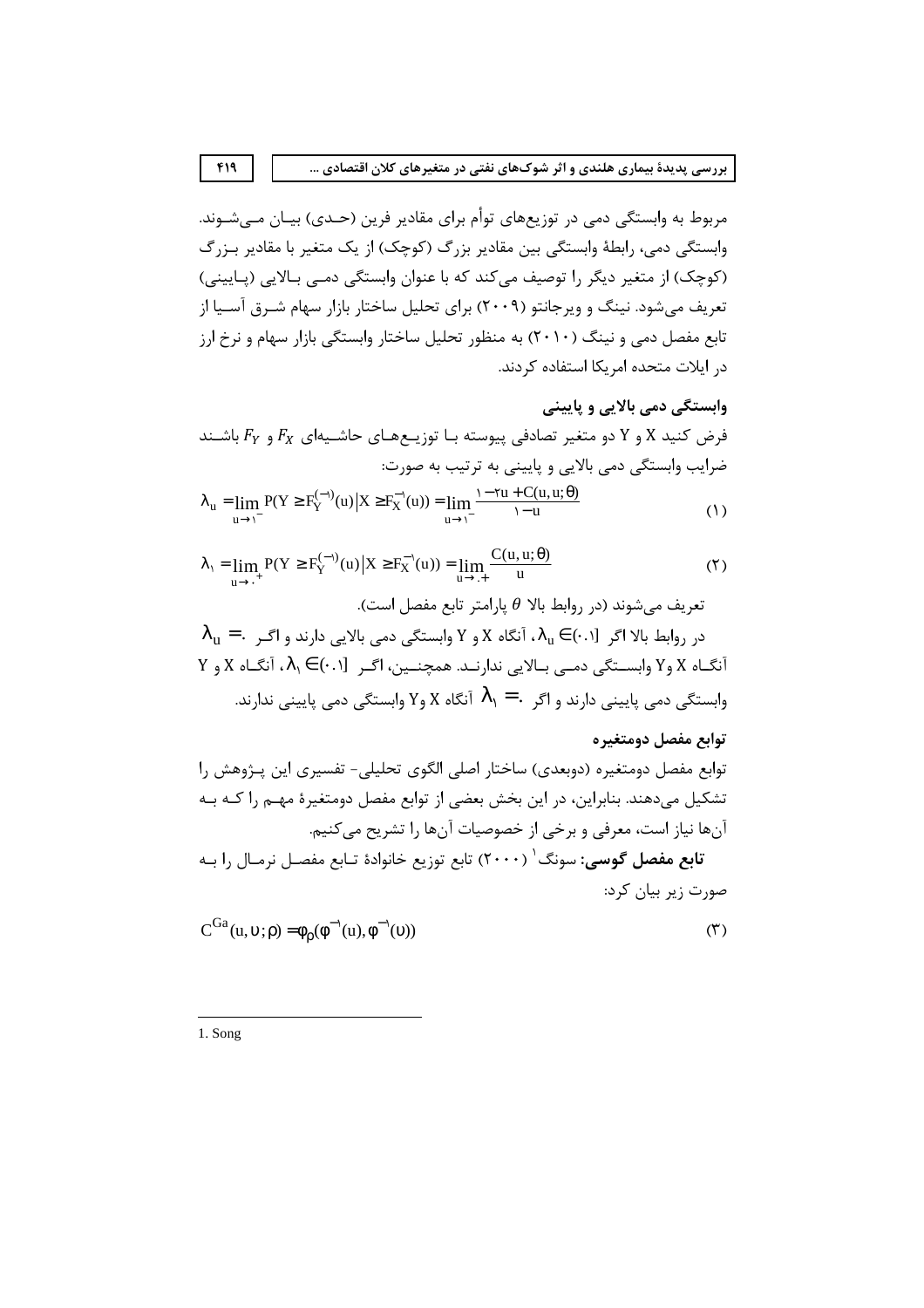که در آن مΦ تابع توزیع نرمال استاندارد دومتغیره با ضریب همبستگی (۰,۱) ρو ۲ (۰) ۲) ۲  
است، با توجه به رابطهٔ بالا تابع توزیع توأم تابع مفصل این خانواده به صورت زیر است:  
\n
$$
C^{Ga}(u, v; \rho) = \int_{-\infty}^{\phi^{-1}(u)} \int_{-\infty}^{\phi^{-1}(v)} \frac{1}{\pi \sqrt{1-\rho^{\nu}}} exp{\frac{\nu v - u^{\nu} - v^{\nu}}{\nu}} da dv
$$
 (۴)  
\n $\frac{1}{\sqrt{1-\rho^{\nu}}} \frac{1}{\sqrt{1-\rho^{\nu}}} exp{\frac{\nu v - v^{\nu}}{\nu}} \frac{1}{\sqrt{1-\rho^{\nu}}} = \frac{1}{\sqrt{1-\rho^{\nu}}} \frac{1}{\sqrt{1-\rho^{\nu}}} \frac{1}{\sqrt{1-\rho^{\nu}}} \frac{1}{\sqrt{1-\rho^{\nu}}} \frac{1}{\sqrt{1-\rho^{\nu}}} = \frac{1}{\sqrt{1-\rho^{\nu}}} \frac{1}{\sqrt{1-\rho^{\nu}}} \frac{1}{\sqrt{1-\rho^{\nu}}} \frac{1}{\sqrt{1-\rho^{\nu}}} \frac{1}{\sqrt{1-\rho^{\nu}}} \frac{1}{\sqrt{1-\rho^{\nu}}} \frac{1}{\sqrt{1-\rho^{\nu}}} \frac{1}{\sqrt{1-\rho^{\nu}}} \frac{1}{\sqrt{1-\rho^{\nu}}} \frac{1}{\sqrt{1-\rho^{\nu}}} \frac{1}{\sqrt{1-\rho^{\nu}}} \frac{1}{\sqrt{1-\rho^{\nu}}} \frac{1}{\sqrt{1-\rho^{\nu}}} \frac{1}{\sqrt{1-\rho^{\nu}}} \frac{1}{\sqrt{1-\rho^{\nu}}} \frac{1}{\sqrt{1-\rho^{\nu}}} \frac{1}{\sqrt{1-\rho^{\nu}}} \frac{1}{\sqrt{1-\rho^{\nu}}} \frac{1}{\sqrt{1-\rho^{\nu}}} \frac{1}{\sqrt{1-\rho^{\nu}}} \frac{1}{\sqrt{1-\rho^{\nu}}} \frac{1}{\sqrt{1-\rho^{\nu}}} \frac{1}{\sqrt{1-\rho^{\nu}}} \frac{1}{\sqrt{1-\rho^{\nu}}} \frac{1}{\sqrt{1-\rho^{\nu}}} \frac{1}{\sqrt{1-\rho^{\nu}}} \frac{1}{\sqrt{1-\rho^{\nu}}} \frac{1}{\sqrt{1-\$ 

$$
C(u, v) = T_{v,r}(t_v^{-1}(u), t_v^{-1}(v))
$$
  
= 
$$
\int_{-\infty}^{t_v^{-1}(u)} \int_{-\infty}^{t_v^{-1}(v)} \frac{1}{\tau \pi \sqrt{1 - r^{\tau}}} (1 + \frac{s^{\tau} - t^{\tau} - str}{v(1 - r^{\tau})}) \frac{v + \tau}{\tau} ds dt
$$
 (2)

که در اینجا  $\rm T_{\rm u,o}$  توزیع دومتغیرهٔ t–استیودنت، r ضریب همبسـتگی، v درجـهٔ آزادی و معکوس توزیع تکمتغیرهٔ t–استیودنت است. امبرچت و همکاران (۲۰۰۳) نشان دادنـد  $\mathrm{t_{\mathrm{u}}}^{-1}$ که تابع مفصل t – استیودنت بیانگر وابستگی دمی بالایی و پایینی به طور همزمان است. **كلايتون<sup>7</sup>:** تابع مفصل كلايتون (مفصل كيملدورف و سامپسون) بـراي اولـين بـار از سوی کلایتون (۱۹۷۸) برای پارامتر  $\cup (\cdot, \infty)$  (۱۰٫۰) به صورت:

$$
C(u, v; \theta) = \max \{ (u^{-\theta} + v^{-\theta} - 1)^{-1/2}, \} \tag{9}
$$

و برای  $\cdot < \theta$ به صورت:

$$
C(u, v; \theta) = (u^{-\theta} + v^{-\theta} - v)^{-\frac{1}{\theta}}
$$
\n
$$
\text{Area of } u
$$

 $\mathcal{L}$ 

$$
C(u, v; θ) = (θ + 1) (u-θ + v-θ - 1) \frac{1}{θ} (uv)-θ-1
$$
\n
$$
+ Ω = (θ + 1) (u-θ + v-θ - 1) \frac{1}{θ} (uv)-θ-1
$$
\n
$$
+ Ω = 1 \text{ and } 1 \text{ and } 1 \text{ and } 1 \text{ and } 1 \text{ and } 1 \text{ and } 1 \text{ and } 1 \text{ and } 1 \text{ and } 1 \text{ and } 1 \text{ and } 1 \text{ and } 1 \text{ and } 1 \text{ and } 1 \text{ and } 1 \text{ and } 1 \text{ and } 1 \text{ and } 1 \text{ and } 1 \text{ and } 1 \text{ and } 1 \text{ and } 1 \text{ and } 1 \text{ and } 1 \text{ and } 1 \text{ and } 1 \text{ and } 1 \text{ and } 1 \text{ and } 1 \text{ and } 1 \text{ and } 1 \text{ and } 1 \text{ and } 1 \text{ and } 1 \text{ and } 1 \text{ and } 1 \text{ and } 1 \text{ and } 1 \text{ and } 1 \text{ and } 1 \text{ and } 1 \text{ and } 1 \text{ and } 1 \text{ and } 1 \text{ and } 1 \text{ and } 1 \text{ and } 1 \text{ and } 1 \text{ and } 1 \text{ and } 1 \text{ and } 1 \text{ and } 1 \text{ and } 1 \text{ and } 1 \text{ and } 1 \text{ and } 1 \text{ and } 1 \text{ and } 1 \text{ and } 1 \text{ and } 1 \text{ and } 1 \text{ and } 1 \text{ and } 1 \text{ and } 1 \text{ and } 1 \text{ and } 1 \text{ and } 1 \text{ and } 1 \text{ and } 1 \text{ and } 1 \text{ and } 1 \text{ and } 1 \text{ and } 1 \text{ and } 1 \text{ and } 1 \text{ and } 1 \text{ and } 1 \text{ and } 1 \text{ and } 1 \text{ and } 1 \text{ and } 1 \text{ and } 1 \text{ and } 1 \text{ and } 1 \text{ and } 1 \text{ and } 1 \text{ and } 1 \text{ and } 1 \text{ and } 1 \text{ and
$$

2. Student copula

 $FT.$ 

<sup>1.</sup> Emberchet et al.

<sup>3.</sup> Klayton

<sup>4.</sup> Gmbel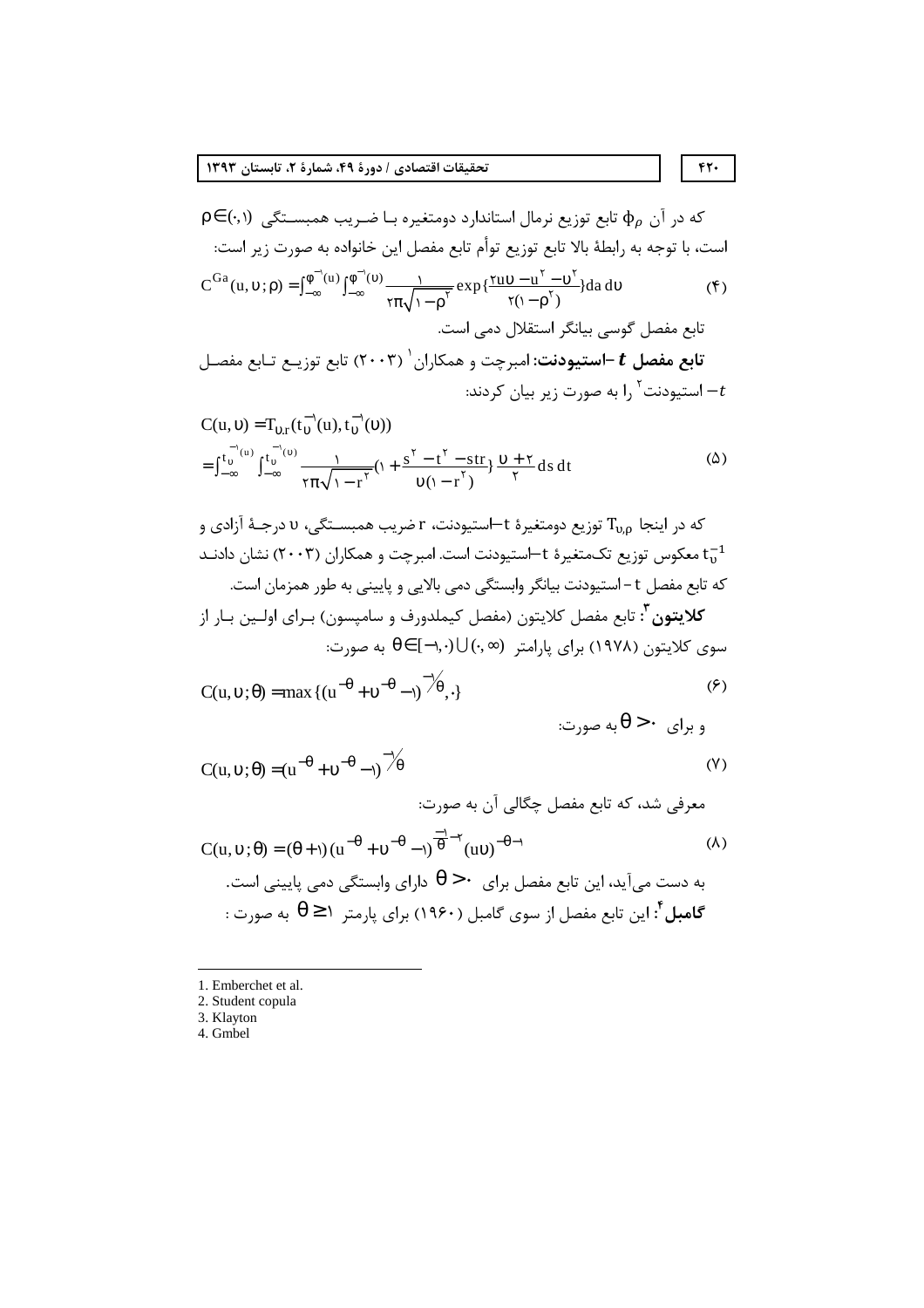$$
C (u, v; θ) = (θ + 1) (u-θ + v-θ - 1)-1 (uv)-θ-1
$$
\n
$$
C (u, v; θ) = exp \left\{-\left[-\ln u\right)^{θ} + (\ln v)^{θ}\right]^{\frac{1}{\theta}}
$$
\n
$$
\text{Var}(u, v; θ) = exp \left\{-\left[-\ln u\right)^{\frac{1}{\theta}} + (\ln v)^{θ}\right]^{\frac{1}{\theta}}
$$
\n
$$
\text{Var}(u, v; θ) = \left[\frac{1}{\theta} - \ln u\right]^{\frac{1}{\theta}} + \left[\frac{1}{\theta} - \ln u\right]^{\frac{1}{\theta}}
$$
\n
$$
\text{Var}(u, v; θ) = \left[\frac{1}{\theta} - \ln u\right]^{\frac{1}{\theta}} + \left[\frac{1}{\theta} - \ln u\right]^{\frac{1}{\theta}}
$$
\n
$$
\text{Var}(u, v; θ) = \left[\frac{1}{\theta} - \ln u\right]^{\frac{1}{\theta}} + \left[\frac{1}{\theta} - \ln u\right]^{\frac{1}{\theta}}
$$
\n
$$
\text{Var}(u, v; θ) = \left[\frac{1}{\theta} - \ln u\right]^{\frac{1}{\theta}}
$$
\n
$$
\text{Var}(u, v; θ) = \left[\frac{1}{\theta} - \ln u\right]^{\frac{1}{\theta}}
$$
\n
$$
\text{Var}(u, v; θ) = \left[\frac{1}{\theta} - \ln u\right]^{\frac{1}{\theta}}
$$
\n
$$
\text{Var}(u, v; θ) = \left[\frac{1}{\theta} - \ln u\right]^{\frac{1}{\theta}}
$$

$$
c(u, v; \theta) = \frac{\left[(-\ln u)(-\ln v)\right]^{\theta - 1}}{uv} \left[(-\ln u)^{\theta} + (-\ln v)^{\theta}\right]^{\frac{\gamma}{\theta} - \gamma}.
$$
\n
$$
\left\{(\theta - 1)\left[(-\ln u)^{-\theta} + (-\ln v)^{-\theta}\right]^{\frac{1}{\theta}} + 1\right\}
$$
\n
$$
\Rightarrow B = \frac{1}{2} \left[0.94 \text{ m}^2 + 0.04 \text{ m}^2\right] \text{ m}^2.
$$
\n
$$
\left\{(\theta - 1)\left[0.94 \text{ m}^2 + 0.04 \text{ m}^2\right] \text{ m}^2 + 0.04 \text{ m}^2\right\}.
$$
\n
$$
\left\{(\theta - 1)\left[0.94 \text{ m}^2 + 0.04 \text{ m}^2\right] \text{ m}^2\right\}.
$$
\n
$$
\left\{(\theta - 1)\left[0.94 \text{ m}^2 + 0.04 \text{ m}^2\right] \text{ m}^2\right\}.
$$
\n
$$
\left\{(\theta - 1)\left[0.94 \text{ m}^2 + 0.04 \text{ m}^2\right] \text{ m}^2\right\}.
$$
\n
$$
\left\{(\theta - 1)\left[0.94 \text{ m}^2 + 0.04 \text{ m}^2\right] \text{ m}^2\right\}.
$$
\n
$$
\left\{(\theta - 1)\left[0.94 \text{ m}^2 + 0.04 \text{ m}^2\right] \text{ m}^2\right\}.
$$

$$
C(u, v; \theta) = \frac{-1}{\theta} \ln \left[ 1 + \frac{(e^{-\theta u} - 1)(e^{-\theta v} - 1)}{e^{-\theta} - 1} \right]
$$
\n(1)

$$
C(u, v; \theta) = \frac{\theta e^{-\theta(u+v)} (e^{-\theta} - 1)}{[e^{-\theta(u+v)} - e^{-\theta u} - e^{-\theta v} + e^{-\theta}]^{\tau}}
$$
(17)

| خانواده | مفصا                      | پارامتر                                          | πکندال                                                                                                                                              |                                                         |                                           |                         |
|---------|---------------------------|--------------------------------------------------|-----------------------------------------------------------------------------------------------------------------------------------------------------|---------------------------------------------------------|-------------------------------------------|-------------------------|
| بيضوى   | نرمال<br>تى               | $r \in [-1, 1]$<br>$r \in [-1, 1], \upsilon > 0$ | $\tau = \frac{v}{\pi}$ arc sin(r)<br>$\tau = \frac{v}{\pi}$ arc sin(r)                                                                              | $[-1, 1]$<br>$[-1, 1]$                                  |                                           |                         |
|         | گامبل<br>كلايتون<br>فرانک | $0 \leq t$<br>$\theta > 0$                       | $\tau = \frac{1}{\theta}$<br>$\tau = \frac{\theta}{\theta + \tau}$<br>$\tau = \iota + \frac{\mathfrak{e}}{\theta} D_{\mathfrak{e}}(\theta) - \iota$ | $[\cdot, \cdot]$<br>$[\cdot, \mathcal{N}]$<br>$[-1, 1]$ | $\vec{r}-\vec{r}$<br>$\ddot{\phantom{0}}$ | $\frac{1}{\theta}$<br>٠ |

جدول ۱. توابع مفصل معرفیشده و خواص آنها

1. Frank

۲. برای اطلاعات بیشتر در مورد توابع مفصل و خواص آنها به جو (۱۹۹۷) و نلسن (۲۰۰۶) مراجعه کنید.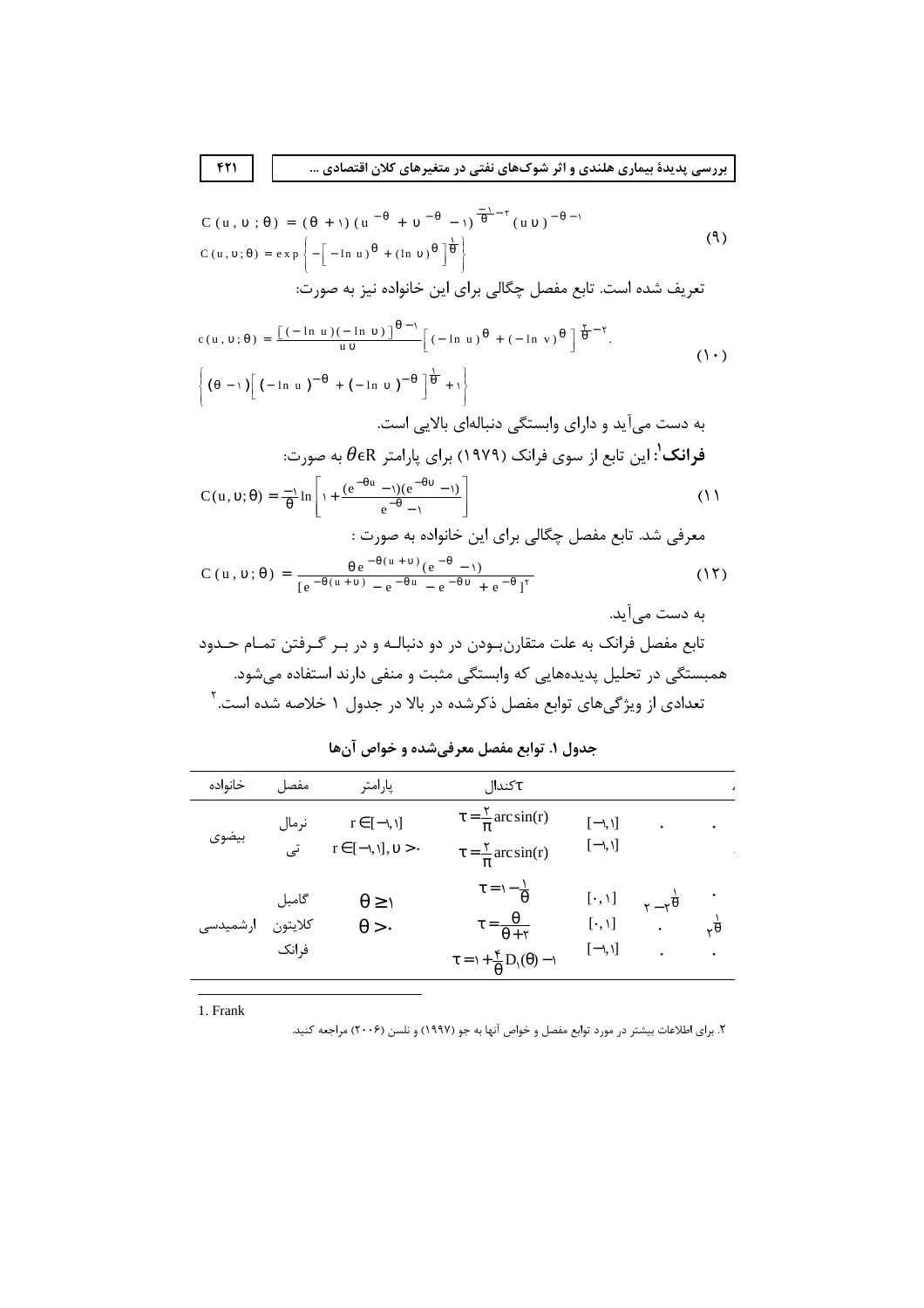نمادهای داخل جدول به این صورت تعریف میشوند:  
\n
$$
A = \tau At_{\nu+1} \left( -\sqrt{\nu+1} \sqrt{\frac{1-r}{1+r}} \right)
$$
\n
$$
v + 1
$$
\n
$$
v + 1
$$
\n
$$
v = \frac{c}{\exp(x) - 1} dx
$$
\n
$$
D_1(\theta) = \int_0^\theta \frac{C_0}{\exp(x) - 1} dx
$$
\n
$$
D_1(\theta) = \int_0^\theta \frac{C_0}{\exp(x) - 1} dx
$$

#### ۴. تجزیه و تحلیل دادهها

همان طور که گفته شـد وابسـتگی دمـی معیـاری بـرای بررسـی وابسـتگی متغیرهـا در حالتهای حدی آنهاست. علت استفاده از توابع مفصلی، کـه وابسـتگی دمـی را نشـان میدهند، این است که یکی از اهداف این پژوهش بررسی تأثیر تکانههای نفتـی در رشـد اقتصادی و سایر متغیرهای کلان است، یعنی برای بررسے حالـتھـای حـدی تغییـرات درآمدهای نفتی به دنبال توابع مفصـلی هسـتیم کـه وابسـتگی دمـی و در نتیجـه آثـار مربوطه ,ا به خوبی نشان دهند.

اکنون وابستگی دمی بین درآمدهای نفتی و سایر متغیرهای کلان اقتصادی را بـرای پنج تابع مفصل که وابستگیهای دمی را نشان میدهند، محاسبه مـیکنـیم. نتـایج ایـن محاسبه در جدول ۲ آورده شدهاند. تابع مفصـل مناسـب ۱٫ بـر اسـاس معيـار مـاكزيمم درستنمایی برای هر جفت از متغیرها انتخاب می کنیم. شایان یادآوری است تابع مفصل كلايتون نشاندهندة وابستكي دمى پاييني، تابع مفصل گامبـل نشـاندهنـدة وابسـتگي دمی بالایی، تابع مفصل تی استیودنت نشاندهندهٔ وابستگی دمی بالا و پـایین بـا هــم و تابع مفصل فرانک و نرمال استقلال دمـی را نشـان مـی‹هنـد. در تفسـير نتـايج از ايـن اطلاعات بهره خواهيم گرفت.

با توجه به نتایج جدول ۲ بر اساس معیار حداکثر درستنمایی برای بررسی وابسـتگی دمی بین درآمدهای نفتی و رشد اقتصـادی تـابع مفصـل فرانـک (لگـاریتم درسـتنمایی ۱/۱۱) انتخاب میشود. همچنین، بین درآمدهای نفتی -مصـرف کـل تـابع مفصـل تـی استیودنت (لگاریتم درستنمایی ۱.۳۸)، بین درآمـدهای نفتـی-صـادرات غیرنفتـی تـابع مفصل کلایتون (لگاریتم درستنمایی ۱/۱۲ )، بین درآمدهای نفتی–سرمایه *گ*ـذاری تـابع

 $FTT$ 

<sup>1.</sup> Deby function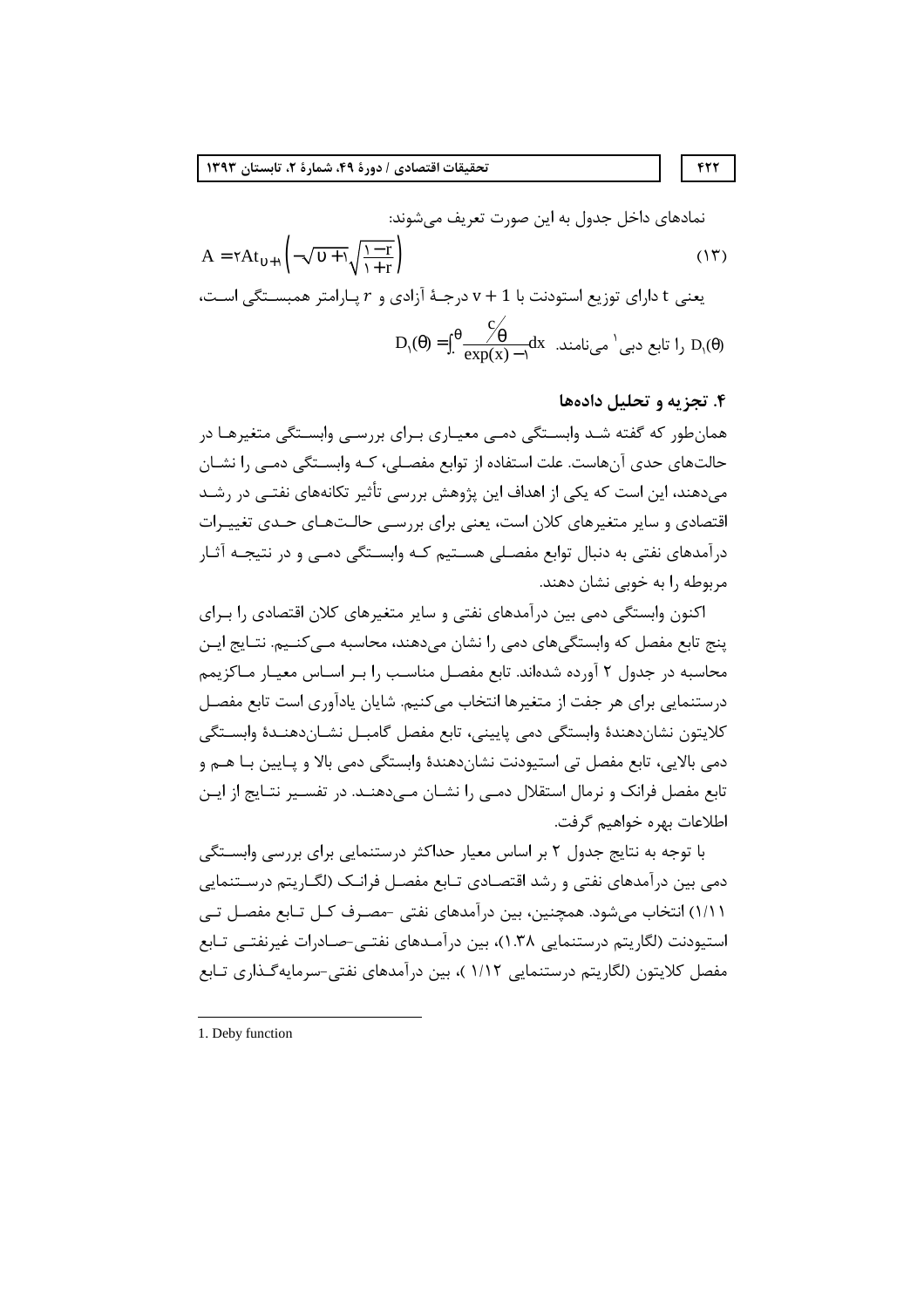مفصل تی استیودنت (لگاریتم درسـتنمای ۱/۱۳) و بـین درآمـدهای نفتـی-تـورم تـابع مفصل گامبل (لگاريتم درستنمايي ٢/٢) انتخاب ميشوند. شايان يادآوري اسـت پــارامتر هر كدام از توابع مفصل ذكرشده نيز در جدول ٢ آورده شده است.

 $FTT$ 

|                                                 |                          | مفصل ها     |                                 |                             |                   |                              |  |
|-------------------------------------------------|--------------------------|-------------|---------------------------------|-----------------------------|-------------------|------------------------------|--|
| نرمال                                           | فرانک                    | تى          | گامبل                           | كلايتون                     | مشخصه ها          | متغيرها                      |  |
| $\cdot$ /۲۷                                     | 1/90                     | $\cdot$ /٢٧ | $1/\cdot \Delta$                | $\cdot/\Delta$              | پارامتر           | درآمدهای نفتی-رشد اقتصادی    |  |
| $\cdot$ /<br>$\wedge\uparrow$                   | 1/22                     | $\cdot$ /9٣ | $1-\epsilon$                    | $-\frac{5}{4}$              | لگاريتم درستنمايي |                              |  |
| $\cdot$ /19 $\gamma$                            | $1/\lambda$ ۳            | .7119       | 1/70                            | $\cdot$ /۴۹                 | پارامتر           | درآمدهای نفتی-مصرف کل        |  |
| $\cdot$ /9 $\mathfrak{f}$                       | $-\mathbf{f}/\mathbf{q}$ | 1/99        | $-1/54$                         | $-\frac{\epsilon}{\lambda}$ | لگاريتم درستنمايي |                              |  |
| $\cdot/\mathop{\backslash} \mathop{\mathsf{q}}$ | $\cdot$ /۴۵              | $\cdot/$    | $\mathcal{N} \cdot \mathcal{Q}$ | $\cdot/$                    | پارامتر           |                              |  |
| $- \cdot / \sqrt{5}$                            | $-1/\lambda$ 9           | $-\cdot/$   | $\cdot$ /۴                      | $1/\gamma \Lambda$          | لگاريتم درستنمايي | درآمدهای نفتی-صادرات غیرنفتی |  |
| $\cdot/15$                                      | $\frac{1}{\lambda}$      | $\cdot/15$  | 1/15                            | $\cdot$ /٣٧                 | پارامتر           |                              |  |
| ۰/۷۳                                            | $-\mathbf{Y}/\mathbf{Y}$ | 1/11        | $-\cdot/\Delta\Upsilon$         | $-\,1/\Delta$               | لگاريتم درستنمايي | درآمدهای نفتی-سرمایهگذاری    |  |
| $\cdot$ /۶)                                     | ۲/۴۲                     | $\cdot$ /۶۸ | 1/7V                            | $\cdot$ /00                 | پارامتر           |                              |  |
| $-\frac{1}{\Lambda}$                            | $-\mathbf{f}/\mathbf{r}$ | $-1/\tau$   | <b>T/ TA</b>                    | $-\mathsf{V}$               | لگاريتم درستنمايي | درآمدهای نفتی- تورم          |  |

جدول ٢. بر آوردهای توابع مفصل دمی بین متغیرها

مأخذ: يافتههاي پژوهش

حال با توجه به نتایج بهدستآمده و با توجه بـه خـواص هـر کـدام از توابـع مفصـل انتخابشده نتایج مهم زیر به دست می آید.

اول اینکه، بین درآمدهای نفتی و رشد اقتصادی با توجه به معیار حـداکثر درسـتنمایی تابع مفصل فرانک وابستگی برقرار است و با توجه به اینکـه تـابع مفصـل فرانـک اســتقلال دمی را نشان میدهد، پس بین درآمدهای نفتی و رشـد اقتصـادی در کرانـههـا وابســتگی وجود ندارد. به عبارت دیگر در مواقعی که درآمدهای نفتی ایران به مقـدار زیـادی افـزایش یافته، رشد اقتصادی متعاقب آن افزایش نداشته و حتی در زمانهایی که درآمـدهای نفتـی به مقدار زیادی کاهش یافته رشد اقتصادی به همان نسبت کاهش نیافته اسـت. همچنـین می توان گفت در کرانههای بالا و پایین مقادیر درآمدهای نفتی، رشد اقتصـادی مســتقل از آن بوده است. بنابراین، اثر تکانههای نفتی در اقتصاد ایران نامتقارن بوده است. دوم آنکه، برای دورهٔ تحت بررسی تمـامی نتـایج بیـانگر آن اسـت کـه هنگـامی کـه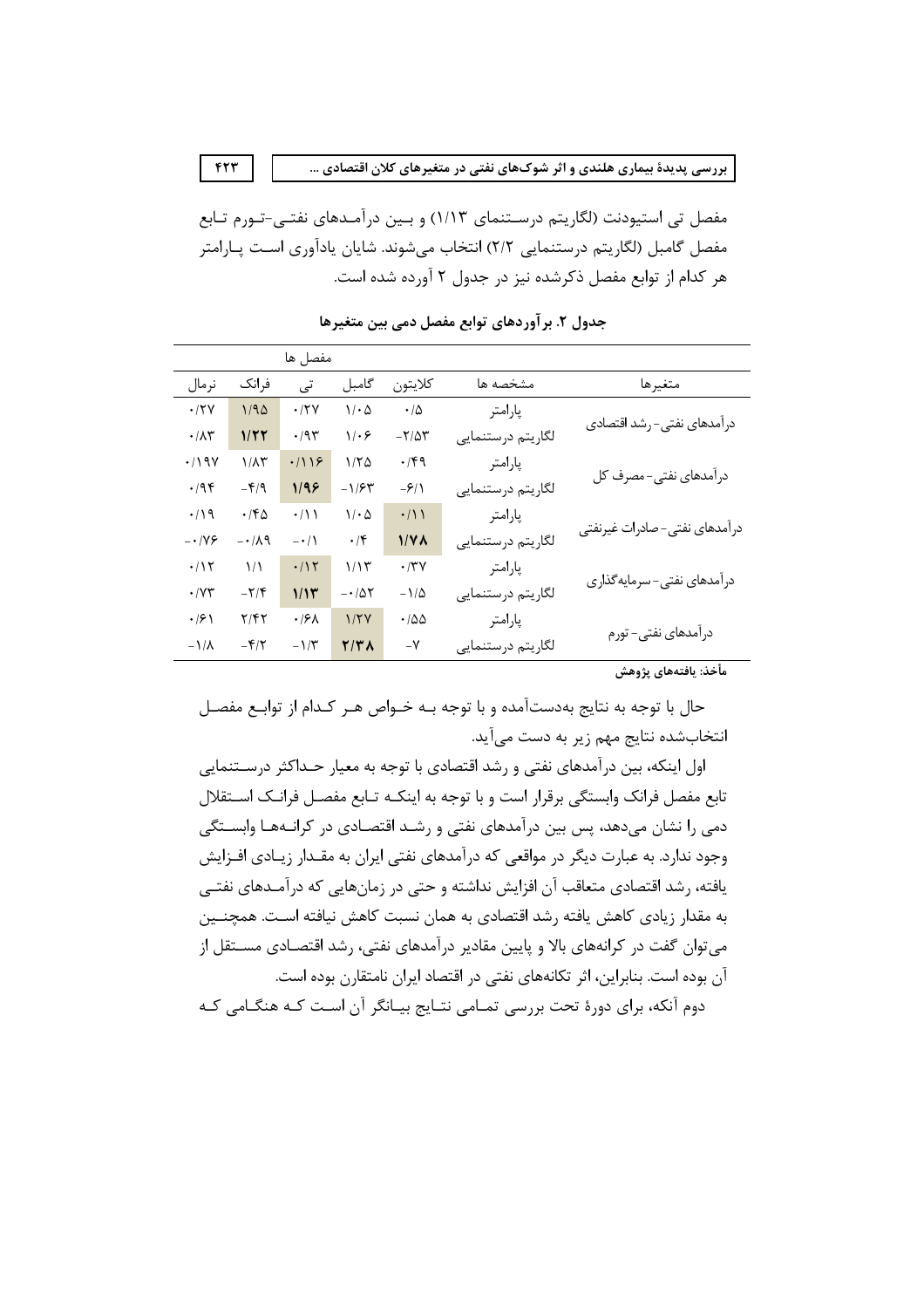درآمدهای نفتی به مقدار زیادی افزایش یافته یا با تکانههای مثبت نفتی مواجه بــوده|یــم، اقتصاد ایران دچار بیماری هلندی شده است. در کرانههای مثبت درآمدهای نفتـی یکـی اینکه رشد اقتصادی مستقل از افزایش درآمدهای نفتی بوده و به همـان میـزان افـزایش نداشته است و دیگر اینکه مصرف کل به شدت افزایش یافته است، زیرا تابع مفصل تے استیودنت برای همبستگی بین درآمدهای نفتی و مصرف کل برقرار بوده که نشاندهندهٔ وابستگی دمی بالا و پایین بین درآمدهای نفتی و مصرف کل است.

همچنین، از آنجا که بین درآمدهای نفتی و صادرات غیرنفتـی در مقـادیر کرانـهای آنهـا تابع مفصل كلايتون برقرار است و بـا توجـه بـه اينكـه تـابع مفصـل كلايتـون نشـان‹هنـدهٔ وابستگی دمی پایین و استقلال دمـی بالاسـت پـس بـا افـزایش درآمـدهای نفتـی صـادرات غیرنفتی کاهش یافته است یعنی بخش قابل مبادلهٔ اقتصاد در مواجهه بـا شــوکـهـای مثبــت نفتى تضعيف شده است.

نکتهٔ دیگر اینکه بـا توجـه بـه انتخـاب تـابع مفصـل گامبـل بـرای همبسـتگی بـین درآمدهای نفتی و تورم که نشاندهندهٔ همبستگی دمی بالاست می توان بـه ایـن نتیجـه رسید که در تکانههای مثبت درآمدهای نفتی تورم به میزان زیادی افزایش یافته است.

سرانجام آنکه چون بین درآمدهای نفتی و سرمایهگذاری تابع مفصل تـی اســتیودنت برقرار بوده است و این تابع وابستگی دمـی در هـر دو کرانـه را نشـان مـیدهـد، هنگـام افزایش درآمدهای نفتی سرمایهگذاری نیز افزایش می یابد و زمانی که درآمـدهای نفتـی با کاهش روبهروست، بـه علـت چسـبندگی هزینـههـای جـاری، دولـت مجبـور اسـت سرمایه گذاری را کاهش دهد.

تمامی این نتایج نشاندهنـدهٔ وقـوع بیمـاری هلنـدی بـرای زمـانهـایی اسـت کـه در آمدهای نفتی بالا به اقتصاد تزریق شده است.

نتیجه گیری کلی بررسی درآمدهای نفتی و متغیرهای کلان اقتصادی موردنظر در ایـن پژوهش این است که اثر تکانههای مثبت و منفی نفتی در اقتصـاد ایـران نامتقـارن بـوده و اقتصاد ایران هنگام رویارویی با تکانههای مثبت نفتی دچار بیماری هلندی شده است.

## ۵. نتیجهگیری و پیشنهادها

از آنجا که توابع مفصل دمی وابستگی بین متغیرها را در مقادیر حدی یا کـرانگین آنهـا نشان میدهند، برای بررسی فرضیهٔ ارتباط غیرخطی شوکهای نفتی بر متغیرهای کلان

 $FTF$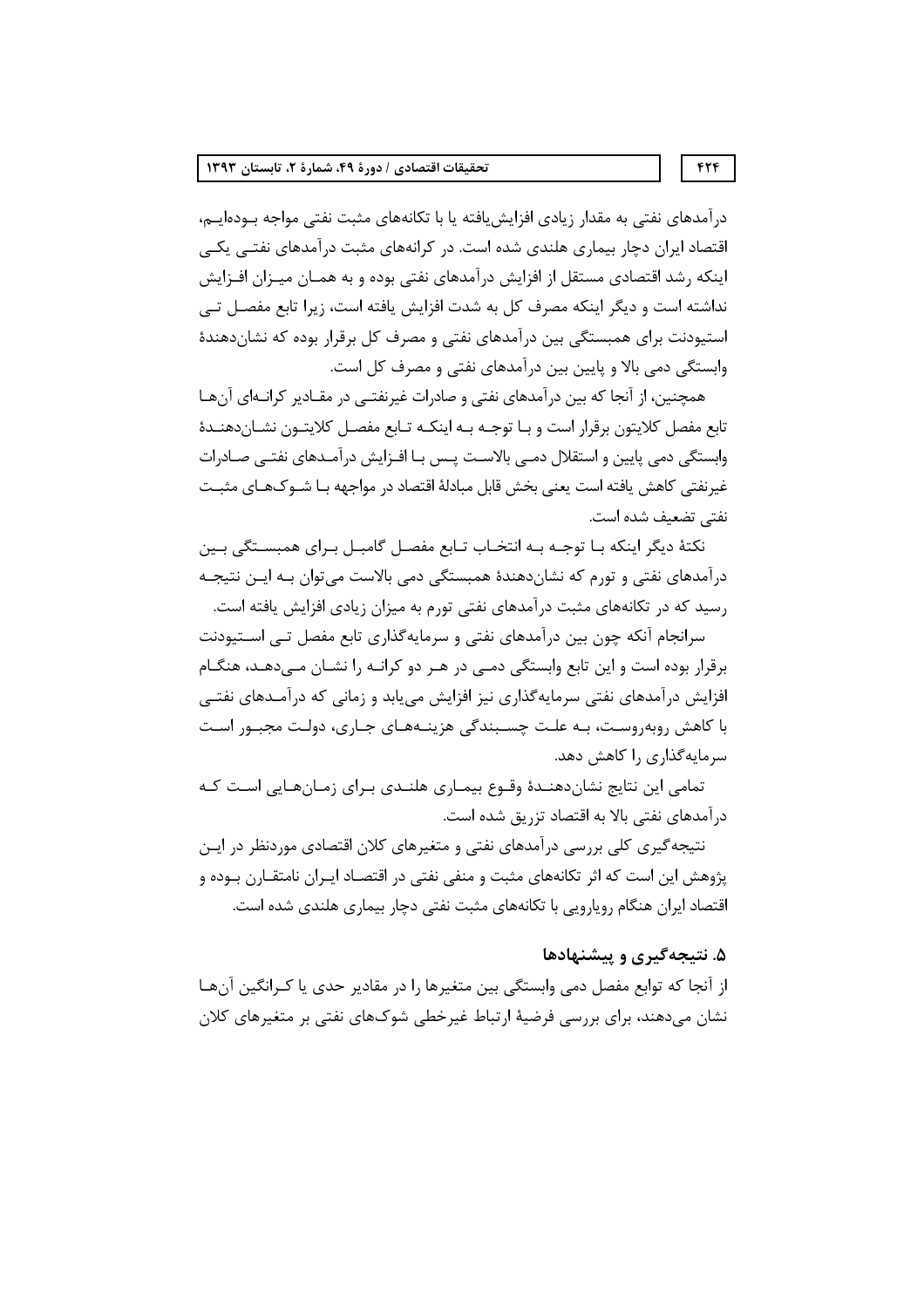اقتصادی موردنظر در این پژوهش خصوصأ رشد اقتصادی از توابع مفصـل دمــی اســتفاده کردیم. این تجزیه و تحلیل چند نتیجهٔ مهم در بر دارد:

 $FT\Delta$ 

با توجه به برقراری تابع مفصل فرانک بین رشد اقتصادی و درآمدهای نفتی و از آنجا که این تابع مفصل، استقلال دمی را نشان میدهد، رشد اقتصادی و درآمدهای نفتــی در مقادیر کرانگین مستقل از یکدیگر بودند. یعنی اینکه رشد اقتصادی در زمـانهـایــی کـه درآمدهای بالای نفتی به اقتصاد تزریق شده مستقل از آن درآمدها بوده است. بنــابراین، رابطهٔ شوکهای مثبت نفتی و رشد اقتصادی نامتقارن و غیرخطی است.

از آنجا که بین درآمدهای نفتی و مصرف تابع مفصل تی استیودنت برقرار بوده است و این تابع وابستگی دمی در کرانهها را نشان میدهد پس مصرف در کرانهها به شدت وابسته به درآمدهای نفتی بوده و این یعنی هنگام شــوکـهـای مثبـت نفتــی بخــش زیــادی از آن احتمالاً به مصرف کالاهای وارداتی اختصاص یافته است. بـرای وابســتگی بـین درآمـدهای نفتی و صادرات غیرنفتی تابع مفصل کلایتون برقرار بوده است و این تـابع وابسـتگی دمـی پایین را نشان میدهد. به این معنی که در زمانهایی که درآمدهای نفتـی بـا شـوکهـای مثبت مواجه بودهاند، بخش قابل مبادله بــه شــدت تضــعيف شــده، زيــرا در زمــان افــزايش درآمدهای نفتی صادرات غیرنفتی کاهش یافته است. همچنــین، بـین درآمـدهای نفتــی و سرمايه گذاري تابع مفصل تي استيودنت برقرار بوده كه نشــاندهنــدهٔ وابســتگي در هــر دو کران بالا و پایین است. به عبارت دیگر، با افـزایش درآمـدهای نفتـی سـرمایهگـذاری نیـز افزایش یافته است، اما زمانی که اقتصاد ایران با کاهش درآمدهای نفتی مواجه بـوده چـون هزینههای جاری دولت چسبنده است، دولت مجبور به کاهش هزینههای عمرانی است کـه به کاهش سرمایهگذاری ملی منجر میشود. سرانجام، برقـراری تـابع مفصـل گامبــل بــین درآمدهای نفتی و تورم بیانگر آن است که همبستگی بالایی بین این دو متغیر وجــود دارد و همگام با افزایش و تکانههای مثبت درآمدهای نفتی، تورم نیز افزایش می یابد، امــا همــراه تکانههای منفی درآمدهای نفتی، نرخ تورم فصلی سیر کاهشی را نمی پیماید.

تمامی نتایج گفتهشده حاکی از وقوع پدیدهٔ بیماری هلندی در زمانهای شوکهـای مثبت نفتے<sub>،</sub> است.

با توجه به مسائل گفتهشده پیشنهادهای زیر ارائه می شود:

۱. با توجه به اثبات مستقلبودن رشد اقتصادی در صورت بروز شوکهای نفتی پیشنهاد می شود برای استفاده از منابع درآمدهای نفتی در هر سال یک سقف در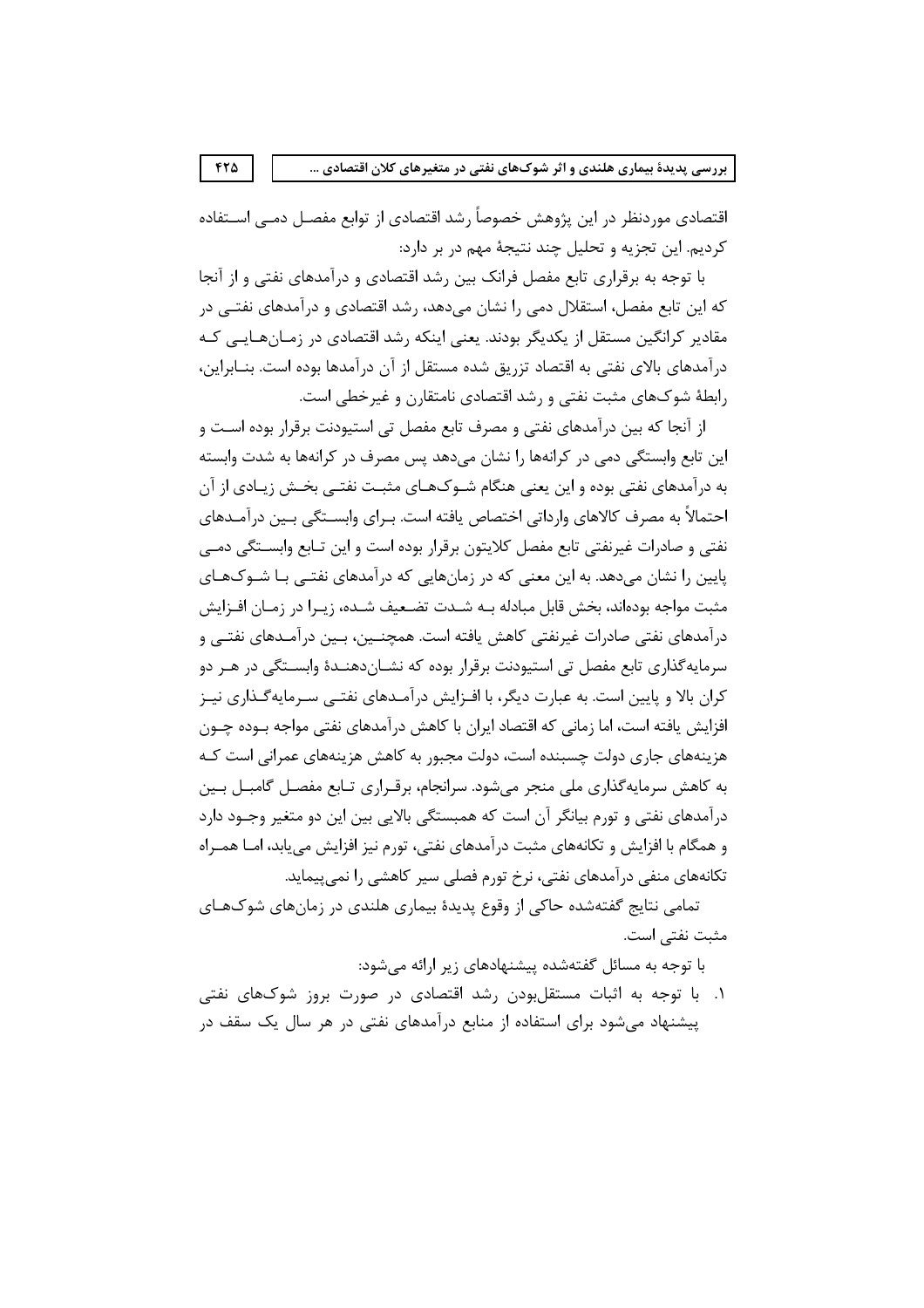بودجهبندی سالیانه در نظر گرفته شود و تا اندازهای باشد که به رشد اقتصادی كمک کند.

- ۲. پیشنهاد میشود در مواقعی که درآمدهای نفتی با رشد بالایی روبهرو شد، برای چگونگی هزینه کرد آنها به منظور پیشبرد اهداف توسعهای طوری برنامهریزی شود كه بخشهاى قابل مبادلهاى تضعيف نشود تا با توجه به نتايج اين پژوهش اقتصاد ما نیز با پدیدهٔ بیماری هلندی مواجه نشود.
- ۳. پیشنهاد می شود در پژوهش های آینده با توجه به ویژگی های بسیار خاص توابع مفصل از آنها در مسائل اقتصادی خصوصاً بورس و بازارهای مالی و ارزی بیشتر استفاده شود. امید است این پژوهش نقطهٔ آغازی برای استفاده از توابع مفصل در مسائل مالی و اقتصادی در اقتصاد ایران باشد.

منابع

- ١. ياسبان فاطمه (١٣٨٣). تأثير نوسانات قيمت نفت بر توليـد بخـش كشـاورزي ايـران (بیماری هلندی)، پژوهش نامهٔ اقتصادی، ۴ (۱ (۱۲)):۱۳۷ – ۱۳۶.
- ۲. دلاوري، مجيد؛ شيرينبخش، شمس|لله و دشتبزرگي، زهرا (۱۳۸۷). بررســي تـأثير قیمت نفت بر رشد اقتصـادی ایـران بـا اســتفاده از همگرایــی نامتقــارن، فصــلنامــهٔ مطالعات اقتصاد انرژی، سال پنجم، شمارهٔ ۱۸.
- ۳. سرزعیم، علی (۱۳۸۱). تأثیر شوک های نفتــی بـر متغیرهـای اقتصـادی، پایـانiامـه کارشناسی ارشد، مؤسسهٔ عالی آموزش و پژوهش مدیریت در برنامهریزی.
- ۴. مرادی محمدعلی (۱۳۸۸). تأثیر نفت بر نماگرهای اقتصاد کلان ایـران بـا تأکیــد بـر مكانيزمهاي انتقال و آثار، مطالعات اقتصاد انرژي، بهار ١٣٨٨، ۵ (١٢): ٣٩- ۴۶.
- ۵. مهرآرا، محسن و مکی،نیری، مجید (۱۳۸۸). بررسی رابطهٔ غیرخطی میان درآمـدهای نفتی و رشد اقتصادی بـا اســتفاده از روش حــد آســتانه ای (مــورد ايــران)، مطالعــات اقتصاد انرژی، ۶ (۲۲): ۲۹- ۵۲.
- ۶. هادیان، ابراهیم و پارسا، حجت (۱۳۸۵). بررسی تأثیر نوسانات قیمت نفت بر عملکرد اقتصاد کلان در ایران، پژوهش نامهٔ علوم انسانی و اجتماعی، ۶ (۲۲).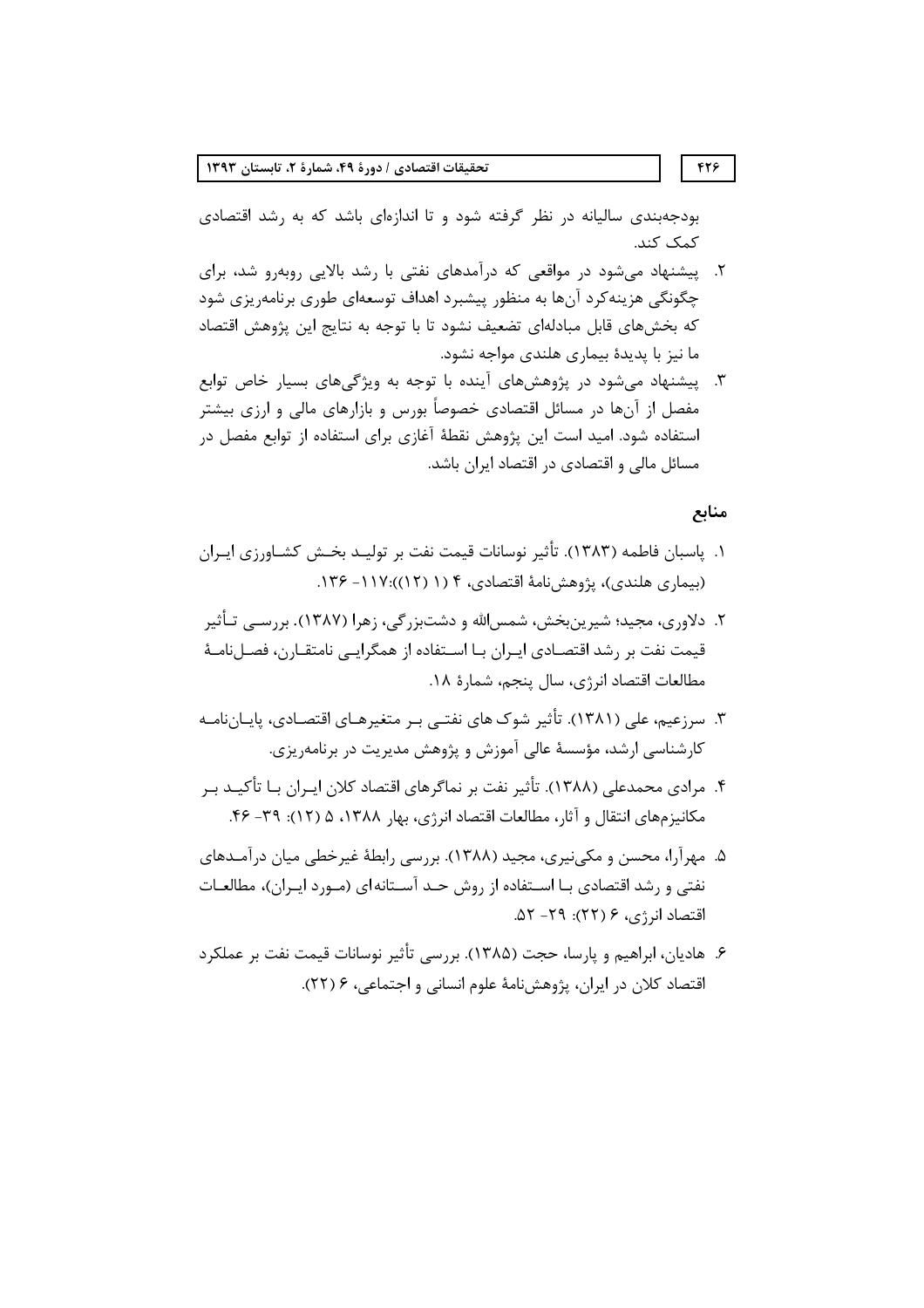- 7. Balke, N. S., Brown, S. P. A., & Yucel, M. K. (2002). Oil shocks and the U.S. economy: where does the asymmetry originate? Energy Journal 23, 27-52.
- 8. Clayton, D. G. (1978). A model for association in bivariate life tables and its application in epidemiological studies of familial tendency in chronic disease incidence. Biometrika 65: 141-151.
- 9. Darby, M. (1982). The price of oil and world inflation and recession, American Economic Review, 72, 738-751.
- 10. Davis, G. A. (1995). Learning to love the Dutch disease: Evidence from the mineral economies, World Development, 1765-1779.
- 11. Devlin, J., & Lewin, M. (2004). Managing Oil Booms and Busts in Developing Countries, Draft Chapter for: Managing Volatility and Crises, A Practitioner's Guide.
- 12. Embrechets, P., Lindskog, F., & McNeil, A. (2003). Modelling dependence with copulas and applications to risk management. In: Rachev S (de) handbook of heavy tailed distributions in finance. Elsevier, New York, 329-384.
- 13. Frank, M. J. (1979). On the simultaneous associativity of  $F(x,y)$  and  $x+y$ - $F(x,y)$ , Aequationes Math 19:194-226.
- 14. Gumbel, E. J. (1960). Bivariate exponential distributions. J Amer Statist Assoc 55: 698-707.
- 15. Guo, H., & Kliesen, L. (2005). Oil price volatility U.S. macroeconomic activity: Federal Reserve Bank of St. Louis Review, November/December 2005, 87(6), 669-683.
- 16. Gylfason, T., Herbertsson, T. T., & Zoega, G. (2001). A mixed blessing: Natural Resources and Economic Growth, Macroeconomic Dynamics, 3, 204-225.
- 17. Hoag, J. H., & Wheeler, M. (2005). Oil price shocks and employment: The case of Ohio coal mining, Energy Economics, 18(3), 211-220.
- 18. Joe, H. (1997). Multivariate models and dependence concepts. Chapman & Hall, London.
- 19. Khademvatani, A. (2005). Crude oil price and aggregate economic activity: Asymmetric or symmetric relationship: Evidence from Canada's economy, The University of Calgary, Alberta, Canada, T2N 1N4.
- 20. Mehara, M. (2008). The asymmetric relationship between oil revenues and economic activities: The case of oil-exporting countries. Energy Policy. 36.